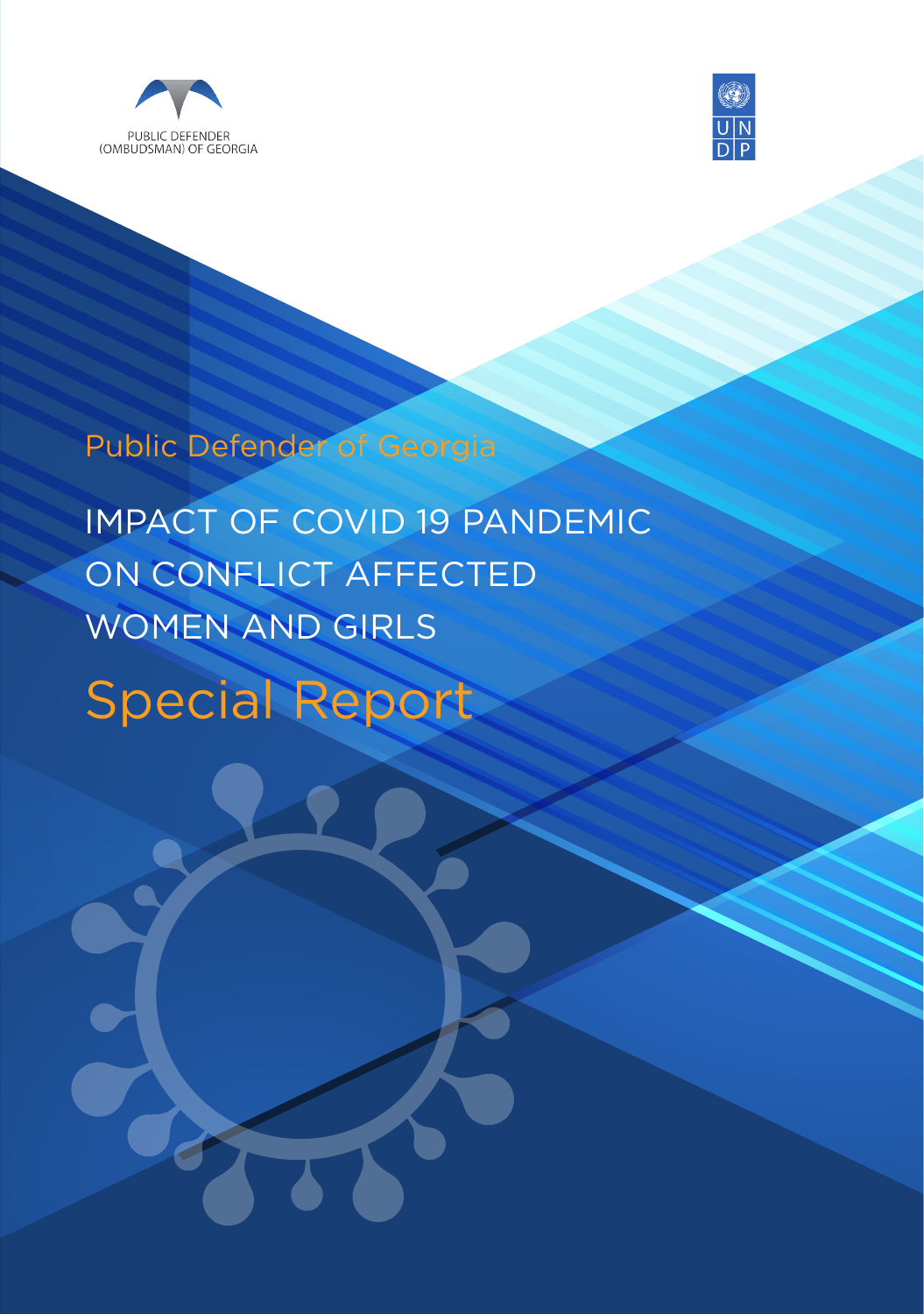The research was conducted by the Office of the Public Defender of Georgia and supported by the United Nations Development Programme (UNDP) project "Expanding agency and voice and improving the socioeconomic outlook for conflict-affected women during the COVID-19 crisis". The opinions expressed in this report are of the author and do not necessarily express the views of the United Nations Development Program (UNDP).

Author of the research: Anna Iluridze

2021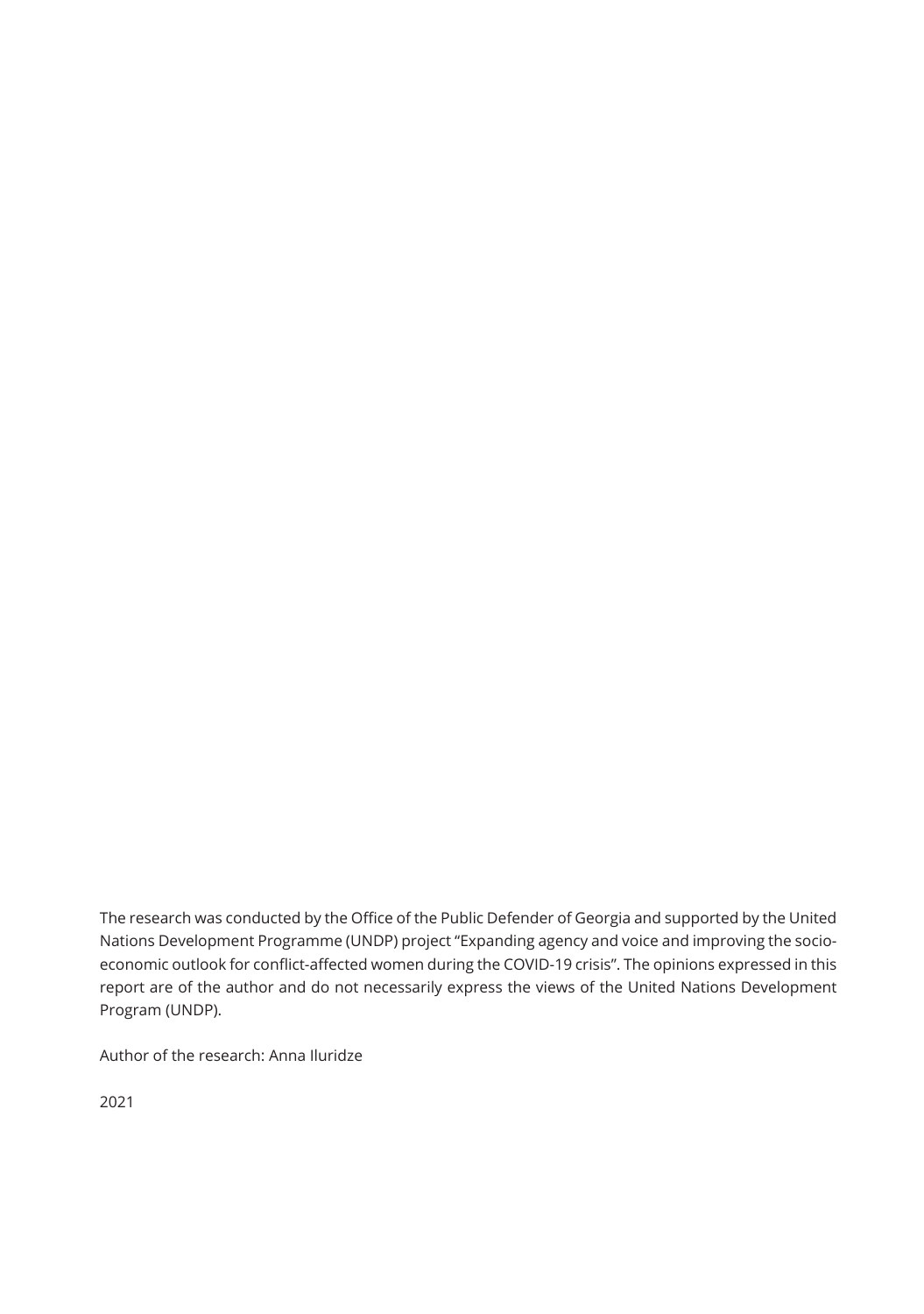

# **CONTENT**

| <b>Introduction</b> |                                                                                  | $\overline{2}$ |
|---------------------|----------------------------------------------------------------------------------|----------------|
|                     | 1. Mehtodology                                                                   | 4              |
|                     | 1.1 Purpose of research                                                          | 4              |
|                     | 1.2 Scope and Limitaitons of the Research                                        | 4              |
| 2.                  | <b>Gender Aspects of the Pandemic</b>                                            | 6              |
| 3.                  | <b>Theoretical Framework of the Research</b>                                     | 8              |
| 4.                  | The Legal Status of Conflict Affected Women and Girls: Assessment of             |                |
|                     | <b>Pre-Pandemic Situation</b>                                                    | 9              |
| 5.                  | <b>Assessment of Gender Impact of Pandemic: Risk Analyses</b>                    | 12             |
|                     | 5.1 Political Risks                                                              | 12             |
|                     | 5.2 Economic Risks                                                               | 12             |
|                     | 5.3 Healthcare Risks                                                             | 13             |
|                     | 5.4 Risks Related to Awareness and Accessibility                                 | 13             |
|                     | 5.5 Risks Related to Gender-Based Violence                                       | 15             |
|                     | 6. Findings of the Research                                                      | 16             |
|                     | 6.1 Meaningful Participation in Peace and Security Risks Management,             |                |
|                     | Prevention and Reparation Processes                                              | 16             |
|                     | 6.2 Economic Participation of Women                                              | 17             |
|                     | 6.3 Violence Against Women and Domestic Violence                                 | 18             |
|                     | Due to the pandemic, NGOs that had similar services found it impossible          |                |
|                     | to work on correcting violent behavior with perpetrators, which in the long run  |                |
|                     | negatively impacted the situation of women and girls affected by the conflict    | 20             |
|                     | 6.3.1 Pandemic-related Domestic Violence and other Forms of Violence             |                |
|                     | against Women                                                                    | 20             |
|                     | 6.4 Awareness and Access to Public Services                                      | 20             |
|                     | 6.5 Access to Health Services, Including Sexual and Reproductive Health Services | 21             |
| 7.                  | <b>Conclusion and recommendations</b>                                            | 24             |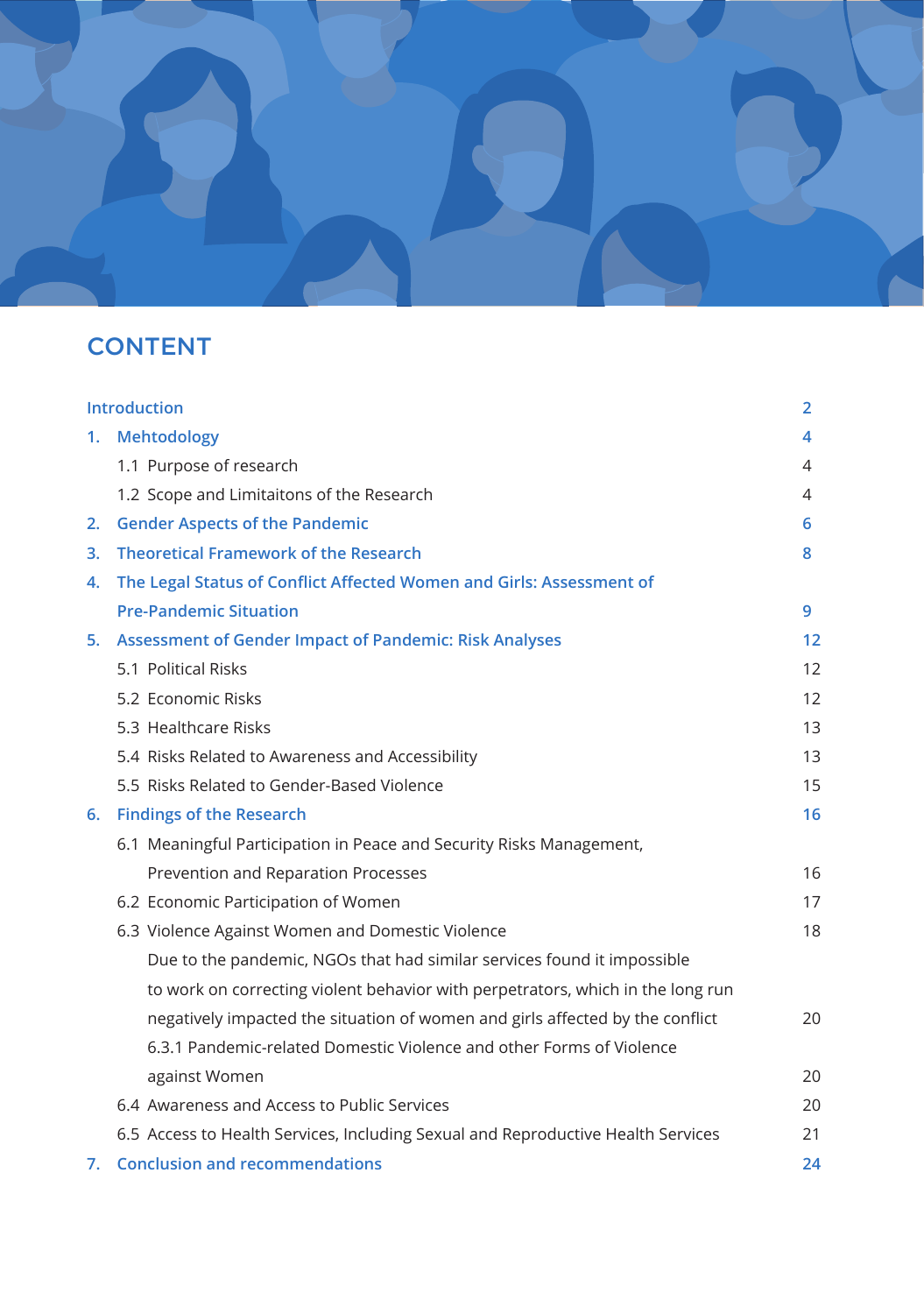## INTRODUCTION

815

 $Q/\Omega$ 

 $946$  312

2020 has been important date for highlighting significance and analyzing women, peace and security issues, as 20 years have passed since the UN Security Council adopted Resolution 1325<sup>1</sup>, which puts women at the forefront of global security and peace policy.

941 2694

674

36

Mentioned resolution, its accompanying resolutions<sup>2</sup> and the National Action Plans based on them, highlight the importance of women activism and advocating for women's issues, in diplomatic and development strategies of different countries (including Georgia since 2011)3, require for gender analyses of crises, caused by conflict and call the states to plan and implement the programs, taking into consideration the interests of conflict affected women, to make possible women's systemic engagement in peace processes and negotiations, to revalue and rename violent conflicts and lead peace policy from prospective of women.

In 2020, the issue of security came to the world's attention, however, the centrality of this issue on the agenda was due not so much to the analysis of the results of Resolution 1325, but to the global pandemic caused by the new coronavirus. In the absence of specific antiviral treatment and vaccine, coronavirus has seriously shaken the economic tissue of countries and has become a major security challenge worldwide4.

Both the conflicts and the coronavirus pandemic have a negative impact on gender equality and call into question the achievements that have been made in eliminating the effects of inequality over the past decades. Due to existing gender inequality, social and economic effects of COVID 19 have more negative impact on and create special threat to conflict affected women and girls, who belong to vulnerable groups. It is noteworthy that delays in basic health care and humanitarian programs can have fatal consequences in areas where health-related systems were already overloaded, or largely non-existent<sup>5</sup>.

The present document aims at investigation of the effects of the coronavirus pandemic on conflict affected women and girls, study of international experience, evaluation of local safety policy in this regard, identification of the needs of women and girls living in collective centers, near the dividing line and in the occupied territories; and at development of the recommendations to help the state with planning policy in response to pandemic and in the process of its implementation.

<sup>1</sup> UN Security Council Resolution N1325 (2000). Available online: https://bit.ly/39EuSkZ [last viewed May 15, 2021]

<sup>&</sup>lt;sup>2</sup> Since 2000, the UN Security Council has adopted a total of 10 thematic resolutions on women, peace and security.

<sup>3</sup> On December 27, 2011, the National Action Plan on Women, Peace and Security was approved and a coordination group was established.

<sup>4</sup> Hoogensen Gjørv, G. "Coronavirus, invisible threats and preparing for resilience", NATO Review, 2020

<sup>5</sup> Policy Document: The Impact of COVID 19 on Women, United Nations, April, 2020 Available online: https://bit.ly/2JBuM2W [last viewed May 15, 2021]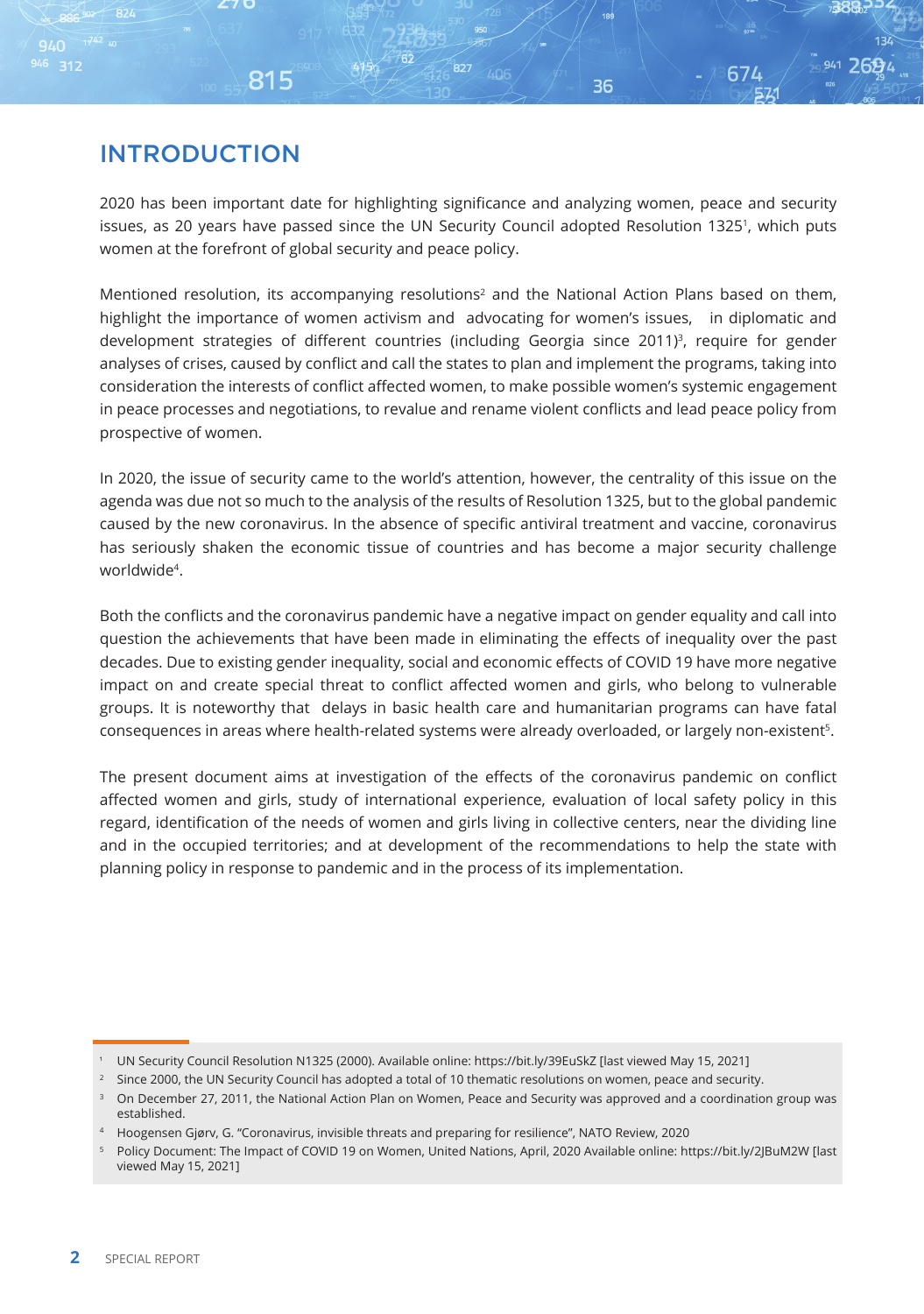#### **Key findings**

Findings of the research will be based on the interviews and focus groups<sup>6</sup>, carried out with conflict affected women and girls, interviews<sup>7</sup> and focus groups conducted with the representatives of international organizations, international missions and non-governmental organizations engaged in protection of women's rights and peacebuilding process, as well as on the in depth interviews<sup>8</sup> with the representatives of responsible public agencies. Within the frameworks of the research, in total were conducted 19 in depth interviews and 5 focus groups.9

 $\overline{C}$ 



Research has demonstrated that women and girls affected by conflict are a heterogeneous group. As a result of the analysis, it can be said that the impact of the coronavirus on their condition and, consequently, their needs, is different. These differences are significant, and in turn depend on various social and economic factors.

However, there is a conflict-related, war-related trauma that unites them all. Although women affected by the conflict are specifically targeted by the State Action Plan on Women, Peace and Security, the state's policy in the fight against coronavirus does not treat them as a separate vulnerable group. All of the women, engaged in the study

noted that during the security challenge such as the COVID 19 pandemic, the target of assistance from the state, international and non-governmental organizations were women and girls affected by the conflict who had an additional marker of vulnerability - such as disability or single motherhood.

The pain, trauma, and loss left to women by the conflict need state attention and recognition, as well as identification of needs and cross-cutting approaches, as security risks such as the possibility of renewed armed conflict or the global pandemic of COVID-19 are particularly acute for them.

Besides, the study demonstrated that despite of the differences, in all regions including in occupied territories, conflict affected women speak about stigma and psychological violence associated with coronavirus, including from family members and close relatives. Stigma forced women to hide or not reveal their infection status and not apply to testing and health facilities.

<sup>6</sup> Fiftyone (51) conflict affected women participated in the study through a focus group and in-depth interviews, of which two (2) were residents of the occupied territories, nine (9) internally displaced persons (IDPs) living in Jvari, Kaspi and Senaki collective centers; thirty (30) women and a girls living near the dividing line.

<sup>7</sup> Through a focus group and in-depth interviews, four (4) international organizations (UN Women, Heinrich Boell Foundation, Berghof Foundation, German Foundation for International Cooperation) participated in the study as well as (one) 1 international mission (EUMM in Georgia) and six (6) non-governmental organizations; representatives of the organization (Fund "Sukhumi", Association "Mercury", Association "Atinati", "Imedi" and "Rehabilitation and Development Center").

Through a focus group and in-depth interviews, in the study participated five (5) government agencies (Ministry of Internal Affairs, Ministry of Regional Development and Infrastructure of Georgia, Ministry of Internally Displaced Persons from the Occupied Territories, Labor, Health and Social Affairs, Office of the State Minister for Reconciliation and Civic Equality and the Agency for State Care and Assistance for the (Statutory) Victims of Human Trafficking) and the representatives of six (6) municipalities (Oni, Tsalenjikha, Zugdidi, Gori, Kaspi and Kareli).

Due to pandemic limitations, all interviews and focus groups were conducted using online platforms.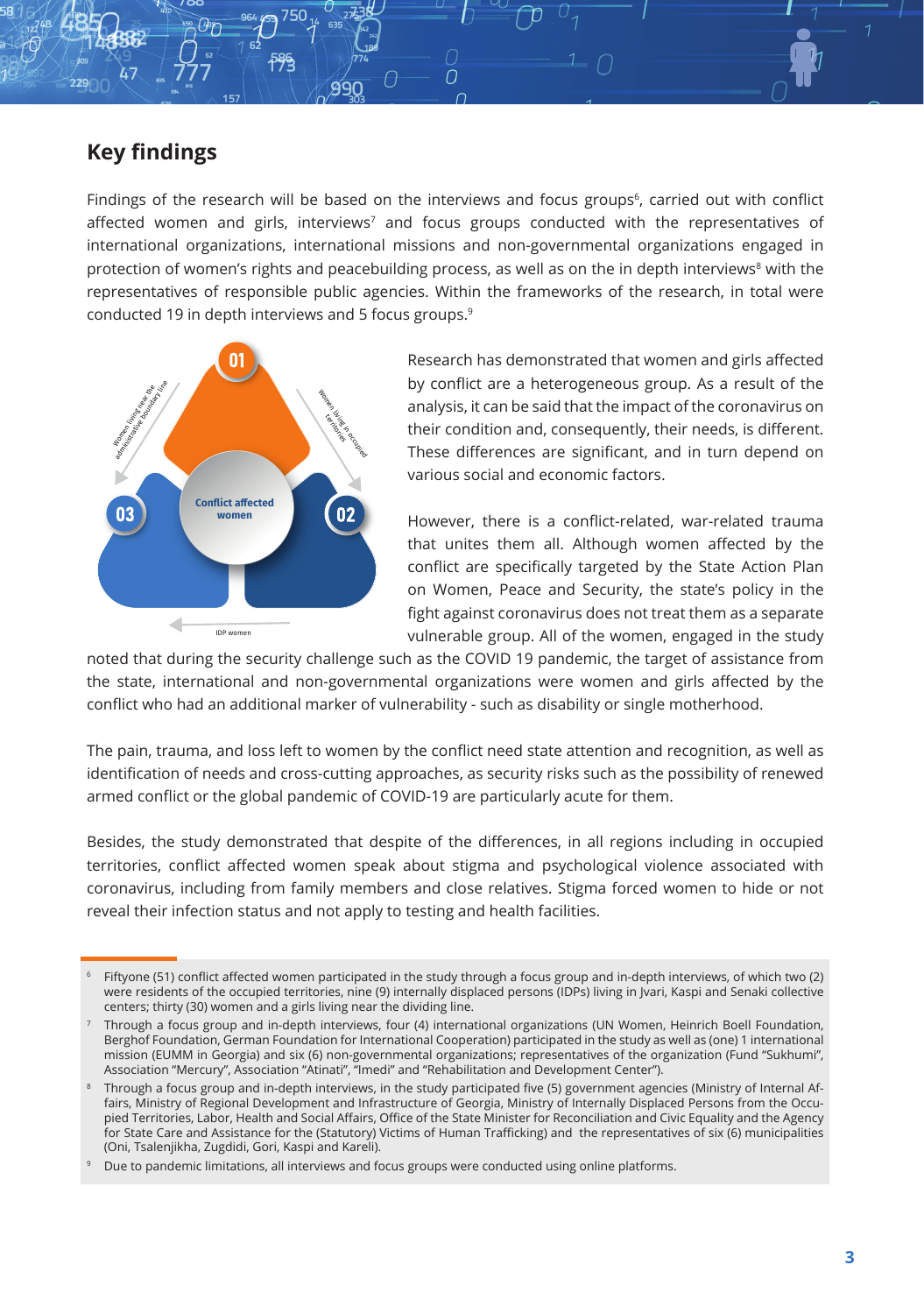## 1. METHODOLOGY

 $9/0$ 

#### **1.1 Purpose of research**

815

The aim of the study is to properly document and analyze the needs of women and girls affected by the conflict and of women rights activists working in the conflict context to facilitate the development of evidence-based recommendations and considering them both at the stage of the pandemic and addressing its consequences.

941 2694

674

36

- 1. Collect evidences and, based on them, analyze the gender impact of the pandemic on conflictaffected population, peace processes, and women peacekeepers (including the impact of state policies to prevent the spread of the virus or crisis response);
- 2. Identify the challenges and problems faced by women and girls affected by the conflict in the course of pandemic;
- 3. Document the involvement of women in the crisis management process and demonstrate the ways in which women affected by the conflict have dealt with the challenges they face, analyze this knowledge and translate it into recommendations so that it can be taken into account in the policy-making process.

For the above mentioned purposes, the study will answer the questions regarding the effect of COVID 19 pandemic on conflict affected women and girls and women's rights activists, working in conflict and post conflict context; for example: how have women affected by the conflict managed to adapt to the restrictions imposed to prevent the spread of the new coronavirus; what challenges and barriers do women activists and peace activists face; how did they continue their activities? (including on the level of organizations), what kind of support do they need to continue/improve activates; at what extent women were engaged in development of COVID 19 response plan; are local women fully engaged in the development of crisis response, preventive measures, economic assistance packages or post-crisis reparations, and what are the main challenges and barriers for conflict affected women; how their legal and socio-economic status is impacted by the state anti-crisis policies and what will be their main recommendations in this respect.

### **1.2 Scope and Limitations of the Research**

The present research aims at investigation of the impact of the gender aspects of the pandemic on women affected by the conflict, in particular on those living in the occupied territories and adjacent to the demarcation line, internally displaced persons and residents of collective centers.

As a result of the analyses of international experience and taking into consideration theoretical frameworks of the research, the following issues will be covered under the umbrella of gender equality and women, peace and security, with purpose of investigation of the effects of pandemic:

- Full involvement of women victims of conflict in peace and security risk management processes, including at the decision-making level;
- Economic participation of women affected by conflict, including increased unpaid labor;
- Violence against conflict affected women and domestic violence;
- Awareness of conflict affected women and girls and their access to public services;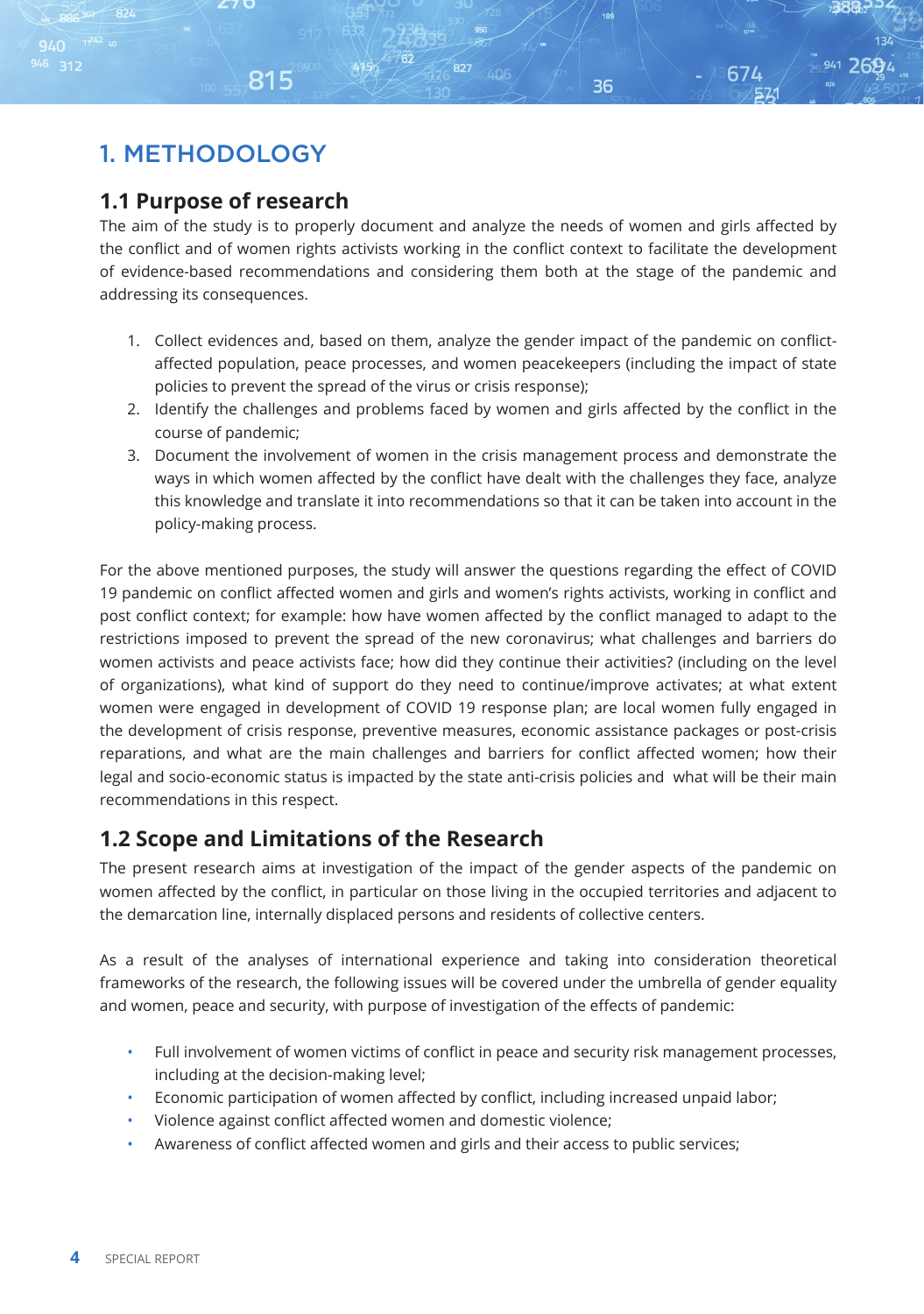Access to health services for women and girls affected by conflict, including sexual and reproductive health services.

Consequently, the study does not cover all aspects of gender equality and focuses on the challenges identified by international experience and desk research as the main challenges faced by conflict affected women in the course of pandemic. The anti-crisis policy pursued by the state since March 2020 to mitigate the social and economic impact of the COVID 19 pandemic will be examined and assessed only in terms of the relevance of this policy and its impact on women and girls affected by the conflict.

 $\cap$ 

Due to the limited term for implementation<sup>10</sup>, the study will not analyze in details the economic, social or health challenges facing conflict affected women and girls, the needs of the conflict-affected population emerged or exacerbated because of the pandemic, but will only collect information and identify key trends, which could indicate to the need for more detailed investigation by the responsible agencies, in policy-making process.

Besides, as one of the limitations of the research could be considered its qualitative nature, which is less representative compared to large-scale, quantitative research since it is impossible to generalize its results.

<sup>10</sup> The second phase of the study was conducted in January and February 2021.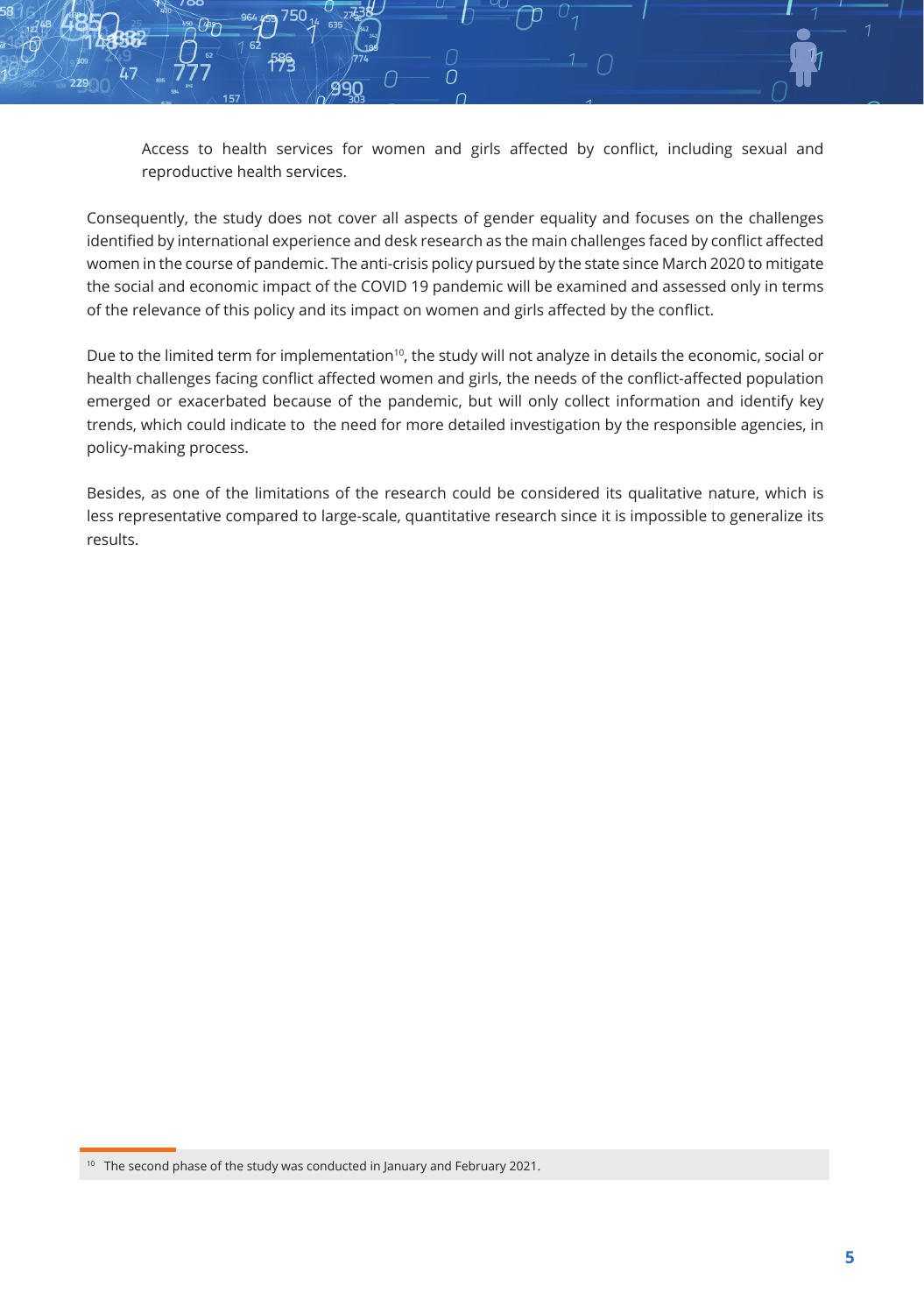815

Pandemic, like other global health crises, is a gender-defined phenomenon. Even before the onset of the COVID-19 pandemic, the international community was focusing on the critical links between health crises and gender influences.

941 2694

674

36

UN Security Council Resolution 2242<sup>11</sup>on Women, Peace and Security adopted in 2015, is the first to recognize health pandemics as a safety issue and calls on countries to ensure that the principles of prevention, protection and equal participation in the decision-making process for women are an essential part of every response plan<sup>12</sup>.

Today, women are at the forefront of the fight against the virus. They make up 70 percent of global health care workers and also, most of them are engaged in jobs in the care and services sector. The primary and irreplaceable nature of these works has shown us that coronavirus outcomes would inevitably be gender-specific. As soon as the pandemic started, all international organizations, including the UN, called on countries to take into account the gender impact of Coronavirus, and to prevent and manage crisis situations respectively<sup>13</sup>.

The impact of the pandemic on gender-based violence should be emphasized. A few months after the onset of the epidemic, it became clear that measures taken to prevent the spread of the disease, such as restricting movement, curfew, switching to online mode of operation, and so on, would contribute to the increase of incidence of gender-based violence<sup>14</sup>.



#### **Table N1: Domestic violence statistics (restraining orders) over a period of 5 years**

Although the preliminary data published by the Ministry of Internal Affairs, the statistics of domestic violence in the country increased by 6.92 percent compared to the same period last year<sup>15</sup> termination of

<sup>11</sup> UN Security Council Resolution on Women, Peace and Security N4424 (S / RES / 2242), 2015, available online: https://bit. ly/33DbReT [last viewed May 15, 2021] https://bit.ly/33DbReT

<sup>&</sup>lt;sup>12</sup> Policy Paper: The Impact of COVID 19 on Women, United Nations, April 2020

<sup>13</sup> COVID 19 and Women's Rights: Prepared by the Office of the United Nations High Commissioner for Refugees, 2020 Available online: https://bit.ly/2I7h8ny, [last viewed May 15, 2021]

<sup>14</sup> Europe prepares for 'perfect storm' of domestic violence amid Coronavirus restrictions, SWISSINFO, 2020 Available online: https://bit.ly/36DQP1C [last viewed May 15, 2021]

<sup>&</sup>lt;sup>15</sup> MIA, "Registered Crime Statistics" (Ministry of Internal Affairs of Georgia, 2020), available online: https://bit.ly/3kw70ni [last viewed on February 21, 2021]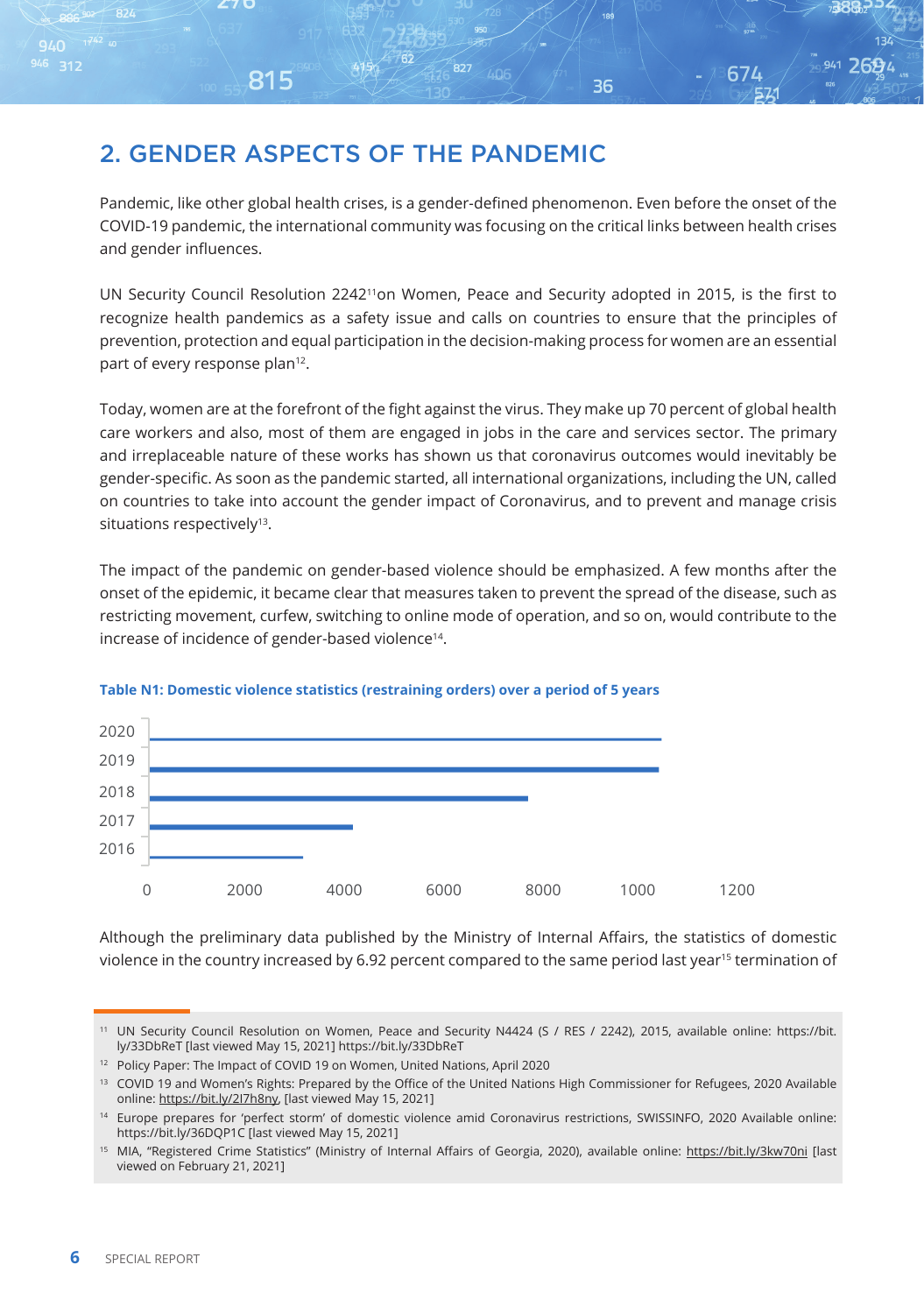the annual increase in the number of restraining orders issued<sup>16</sup> might be related to a reduced detection or referral rate in the face of a pandemic. The mentioned preliminary data shall be kind of a warning for the government, which is obliged to adapt the mechanism for prevention of gender based violence as well as respective protection and assistance tools to the restrictions provided due to pandemic.

O

The pandemic already caused the world economic crisis, which is supposed to be continued beyond that. In General, women were in less favorable economic conditions compared to men, even before pandemic. In particular, according to the UN Women study of 2020, before the crisis women earned in 24 percent less than men, dedicated less attention to paid work and more women were unemployed than men.17 The restrictions caused by COVID 19, increase the burden of unpaid work for women and affects informal economy<sup>18</sup>, in which mostly women are employed<sup>19</sup>.

The negative impact of coronavirus on the health of women and girls, in addition to the risks posed by the virus, is related to the distribution of human, material resources and priorities in the health sector, which might make sexual and reproductive health services less accessible. The problem can be especially acute in Georgia, because, even before the pandemic, it was a challenge for the state to take progressive steps to achieve the sexual and reproductive health goals set out in the Sustainable Development Agenda..<sup>20</sup> Consequently, it is expected that due to the crisis in healthcare sector, depend by pandemic, as well as movement and economic barriers, the women's access to and awareness of specific, necessary sexual and reproductive services will become even more complicated.

Despite the distinct gender aspects of the pandemic that affect the quality of life of millions of people, worldwide planned and implemented policies on coronavirus pandemic prevention, management, and outcomes are largely gender-blind.<sup>21</sup>, which is especially true for people in vulnerable groups, including women and girls affected by the conflict.

Most women and girls living in conflict and post-conflict areas have limited mobility, access to their own housing and basic services. Women affected by conflict are also at increased risk of contracting the virus, being subjected to domestic violence, and being left without basic health care services. Conflict affected women, representing IDPs, rural population or other vulnerable groups also suffer from a lack of access to reliable information and technology<sup>22</sup>.

Any change that will reduce the effort for rights and economic empowerment of women, might have sharply negative, long-term impact on gender equality, including women economic empowerment and right to education. Therefore, it is necessary to plan and implement a crisis response and reparation policy based on the analysis of the gender factor, gender-segregated statistics.

<sup>16</sup> MIA, "Statistics of Domestic Violence" (Ministry of Internal Affairs of Georgia, 2021), available online: https://bit.ly/37MgHsD [last viewed on February 21, 2021]

<sup>&</sup>lt;sup>17</sup> Rapid Gender Assessment of the Situation Caused by COVID-19 in Georgia, UN Women 2020, available online: https://bit. ly/37wVZf9 [last viewed May 15, 2021]

<sup>&</sup>lt;sup>18</sup> Why Coronavirus Recession Affects Women, Fast Company, 2020, Available Online: https://bit.ly/2L5hjkx [last viewed May 15, 2021]

<sup>&</sup>lt;sup>19</sup> There is no difference Corona kills us or hunger Traders blocked the road in Rustavi, 2020, available online: https://droa. ge/?page\_id=956 [last viewed May 15, 2021]

<sup>20</sup> National Survey on Sexual and Reproductive Health and Rights Issues, Public Defender of Georgia, 2019. Available online: https://bit.ly/2JJZZkt [last viewed May 15, 2021]

<sup>&</sup>lt;sup>21</sup> COVID 19 Global Gender Response Measures, 2020. A joint online platform of the United Nations Development Program and the UN Women: https://data.undp.org/gendertracker/

<sup>&</sup>lt;sup>22</sup> COVID-19 and Conflict: Ensuring meaningful participation of Women in Ceasefire Peace Talks. UN Women, 2020. Available online: https://bit.ly/2Vt6ZEW [Last viewed May 15, 2021].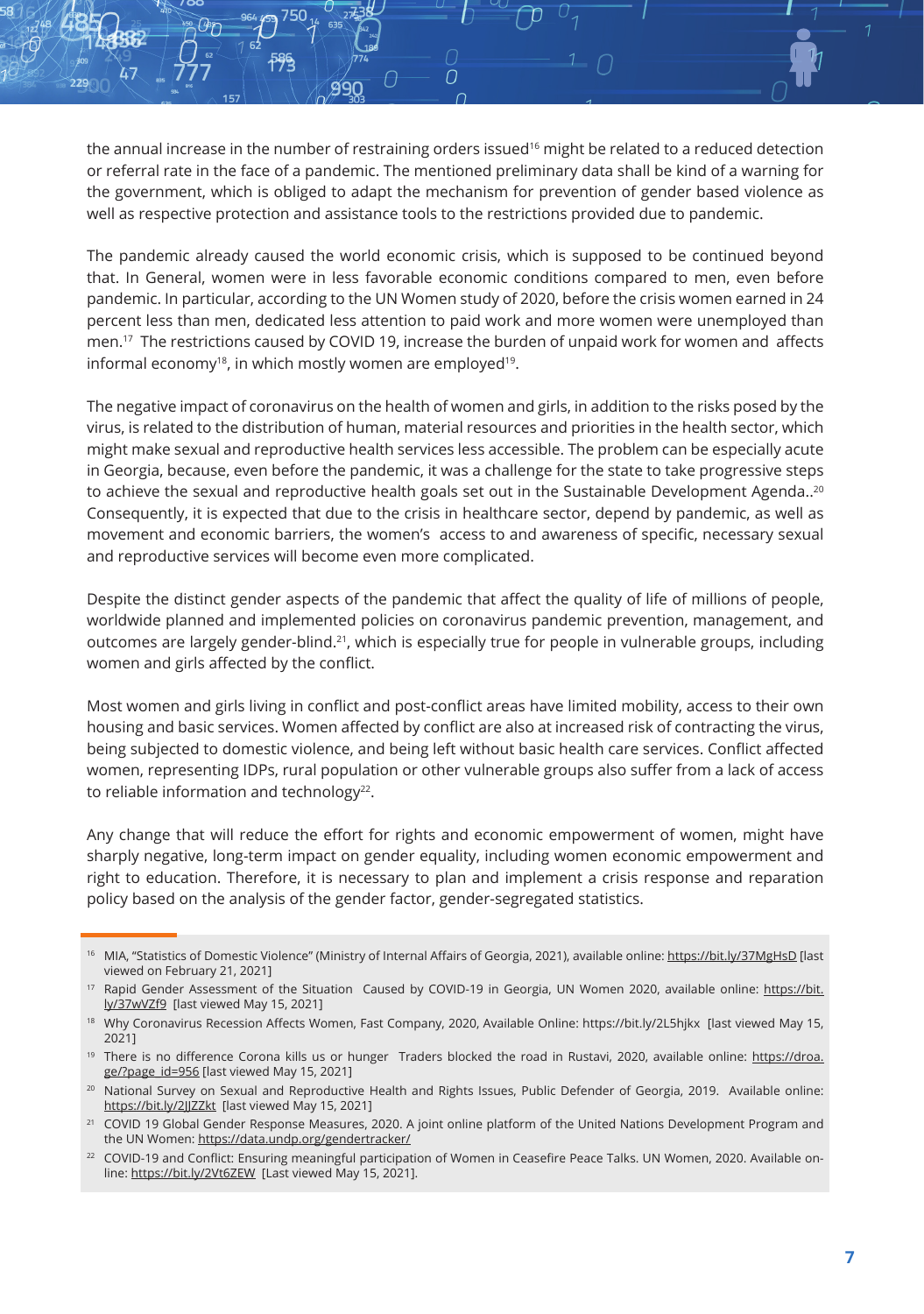## 3. THEORETICAL FRAMEWORK OF THE RESEARCH

815

It is still impossible to assess the full extent of the gender impact of the coronavirus. However, it is already recognized as one of the biggest security threats the world has experienced in recent times. Its social and economic impacts are enormous and, as the challenge, require complex, unified action on the part of the world community.

827

941 2694

674

36

In order to be able to study the impact of the coronavirus on the legal status of women and girls affected by the conflict in the Georgian context, it is important to evaluate the institutional framework for women, peace and security, safety risks and their gender impacts for the perspectives of human rights and feminist theory.

The mentioned framework is based on ten resolutions of the UN Security Council and represents unique tool for the analyses of conflicts and safety risks as well as respective response. The institutional framework for women, peace and security takes into consideration that the conflict consequences and security challenges affect differently women and girls and recognizes special role of women in peacekeeping process. Besides, it takes into consideration that security and safety are stronger with equal engagement of women in the process for safety risks management, prevention and reparation<sup>23</sup>.

At an international level, safety is defined as protection of borders and integrity by the state<sup>24</sup>. It also addresses health, social, economic and environmental issues that threaten the lives and health of citizens. Most of the human rights and security issues raised by the coronavirus pandemic on the global agenda require future review and rethinking of existing security mechanisms and tools.

In particular, the analysis of the effects and consequences of coronavirus is likely to call into question individualistic, country-specific security policies, require a rethinking of the security concept, and give greater importance to the existence of instruments such as UN Resolution 1325 and subsequent documents. Whereas this mechanism, on the one hand, allows for agreement on common principles and, on the other hand, depends on the empowerment and involvement of women at the local level in terms of bringing their individual needs to the forefront in the face of security risks.

Feminist approaches to security issues view the individual as a starting point for social structure and attempt to analyze the unequal nature of the impact of physical and structural violence on the safety of individuals or groups of people, taking into account societal and cultural norms and gender stereotypes. Besides, strives for the concept of emancipatory security, tries to present social hierarchies and analyzes the structure of these hierarchies in the context of international order<sup>25</sup>.

Feminist theory addresses international threats to security, such as global pandemics or environmental issues, sexual and gender-based violence (including feticide), as well as poverty and inequality; since, without eliminating gender inequality, it will be impossible to resolve conflicts and plan and implement responses to security challenges.

<sup>25</sup> Same p. 62

<sup>&</sup>lt;sup>23</sup> Georgia's 2018-2020 National Action Plan for the Implementation of UN Security Council Resolutions on Women, Peace and Security, 2018

<sup>24</sup> Tickner, Ann, *Gendering World Politics: Issues and Approaches in the Post-Cold War Era*, New York, 2001. p38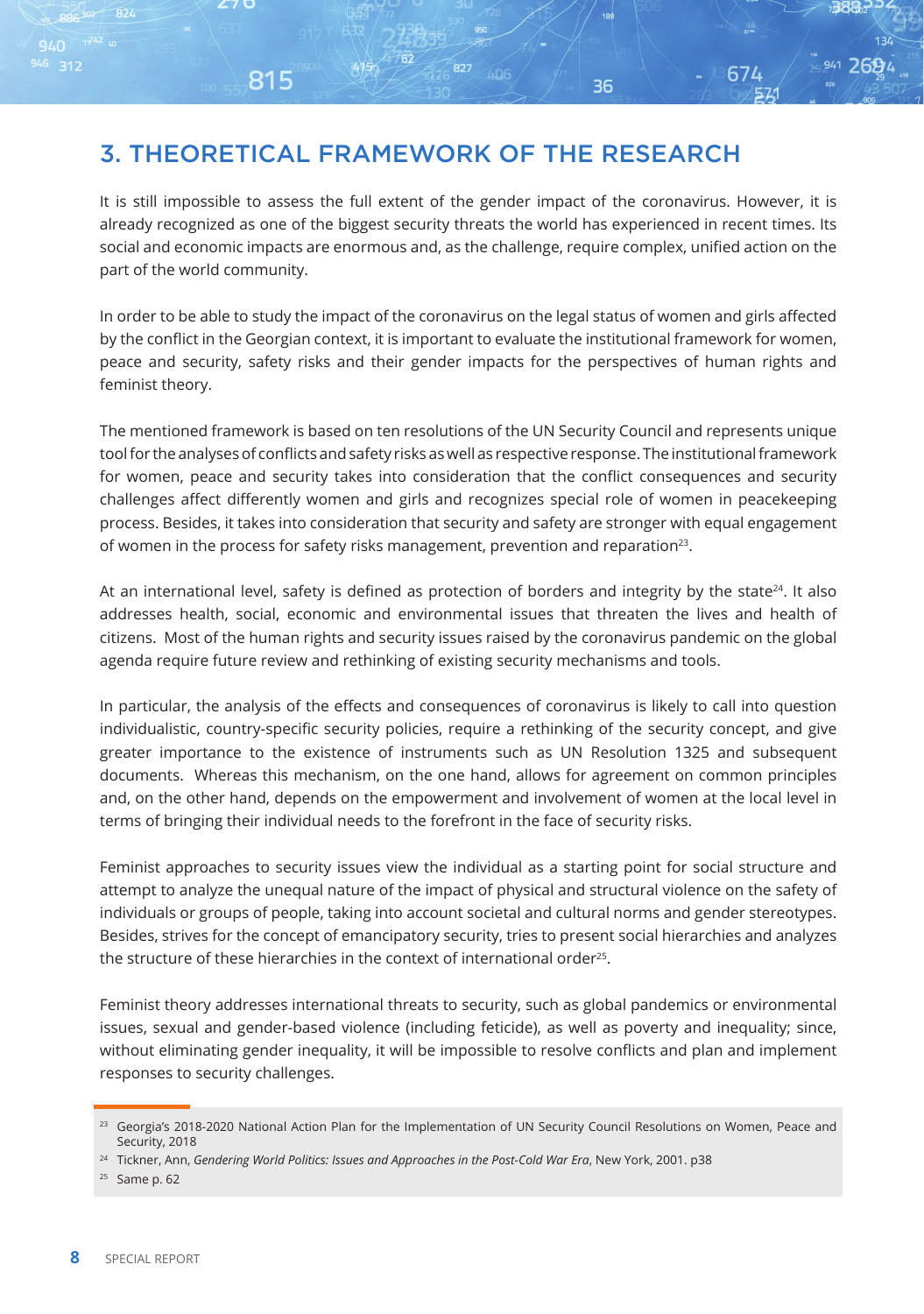# 4. THE LEGAL STATUS OF CONFLICT AFFECTED WOMEN AND GIRLS: ASSESSMENT OF PRE-PANDEMIC **SITUATION**

O

In Georgia, while discussing effect of coronavirus on conflict affected women and girls, it is essential to take into consideration that the country haw two conflict regions. According to 2019 data, Georgia has 286 216 registered IDPs<sup>26</sup> and cannot implement effective control over occupied Abkhazia and Tskhinvali. Besides, not single social, economic and political challenges existed in the country, even before pandemic.

The active participation of women in decision-making on pandemic management is encouraged in Georgia;27 however, the policy pursued by the state for preventing coronavirus, mitigating its effects or dealing with the its consequences, until now, has never been specifically targeted to the women and girls affected by the conflict.

Involvement of conflict-affected women in formal, high-level negotiations<sup>28</sup> always was a challenge. Despite of problem advocacy, analysis and development of respective recommendations for decades, the stereotypical norms that exist in this area still prevent women from being members of peace negotiating delegations or otherwise being fully involved in peacebuilding processes; although the participation of women in such processes is essential to achieve gender-sensitive and sustainable outcomes<sup>29</sup>. Also, the participation of women in the security sector is critically low<sup>30</sup>.

Besides quantitative data, according to the report on the meeting on UN Women experts, $31$  women's meaningful participation in peacekeeping processes shall include the following components:

- 1. Women shall be engaged in peace processes long enough to be able to consult, analyze and contribute to the peace format recommendations and consensus process;
- 2. Women should have prior knowledge of the issues being discussed at the negotiation table in order to be able to represent women's interests effectively;
- 3. Women and women's organizations should have opportunities to share information and experiences;

- <sup>29</sup> Women are still not represented in military attaché positions in diplomatic missions. Also, the representation of women in peace negotiations did not increase during the reporting period, ranging between 33 percent -20 percent in 2018-2020.
- <sup>30</sup> In 2018-2020, the percentage of women in leadership positions in the Ministry of Internal Affairs was 6-7 percent, while in the civil office of the Ministry of Defense it increased from 23 percent to 33 percent. The percentage of women employed in leadership positions in military units is unknown.
- <sup>31</sup> Meaningful participation of women in peace processes and implementation of the peace agreements, the report of the meeting of UN Women express 2018, available online https://bit.ly/3g7ojst [last viewed May 15, 2021].

Among which, women make up 53 percent. "Woman and Man", Geostat, 2020. Available online https://bit.ly/3qkBMBo [last viewed on February 15, 2021]

<sup>&</sup>lt;sup>27</sup> Two (2) of the country's Vice Prime Ministers, Minister of Health and Head of Government Administration were women during the pandemic.

<sup>28</sup> After the August 2008 war, the format of the Geneva International Talks was established between Georgia and Russia. The decision to establish these discussions was made in accordance with the ceasefire agreement of 12 August 2008. In February 2009, in the fourth round of the Geneva talks, an agreement was reached on the establishment of an Incident Prevention and Response Mechanism (IPRM) for both occupied Abkhazia and occupied Tskhinvali. The main purpose of this format is to discuss daily incidents on the ground and ensure prompt response.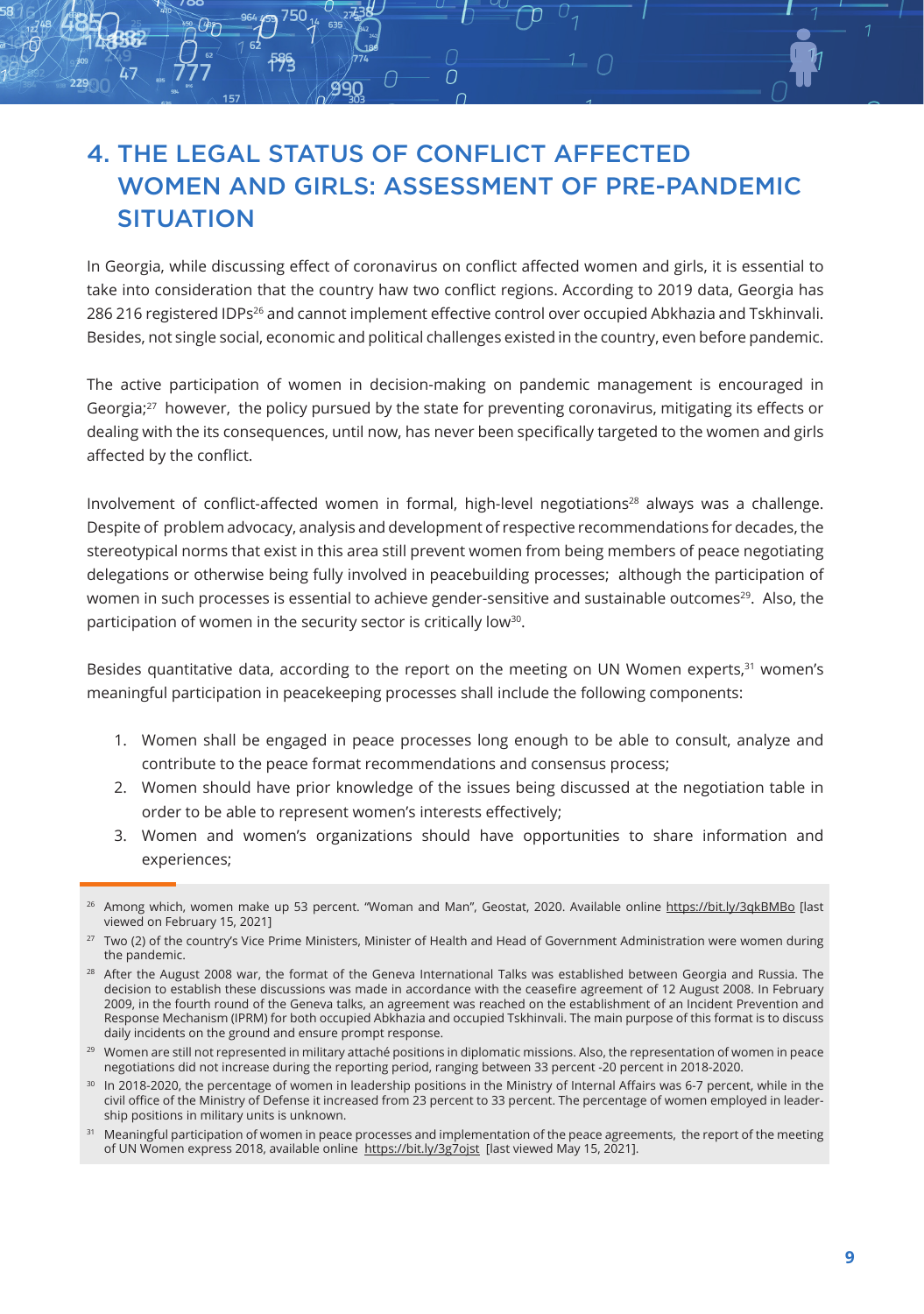4. Women organizations should have sufficient resources for engagement so that, as soon as opportunities arise, they can engage in negotiations without practical or financial problems. $32$ .

36

941 2694

674

it should be highlighted that the contribution of women and girls living in conflict-affected and occupied territories, as well as women's organizations and groups, in informal peace processes and relationshipbuilding activities is immeasurably crucial. Due to their nature, these activities, are not always documented, accounted and valued properly. Often, similar meetings initiated by women's organizations and groups are held without publicity, in neutral areas. Consequently, women leading informal peace processes with Abkhaz and Ossetian women face barriers to engaging in formal, patriarchal peace processes, and their activities are not "translated" into the format of the Geneva peace talks<sup>33</sup>.

In general, the peacebuilding process is a political process, and the low participation of women echoes the challenges of equal political participation of women in the country. Consequently, negotiation formats such as the Incident Prevention and Response Mechanism (IPRM) and the Geneva International Talks are staffed by men from the main agency $34$ .

Due to the pandemic, the steps taken by the state to increase the human security of IDPs and conflict affected women and girls are of particular importance; in particular, development of normative documents for gender sensitive early warning system, which has not been implemented so far, including in the context of preventing and dealing with COVID-19-related security risks.

However, access to public services for women affected by the conflict is generally a challenge. According to the 2019 report of the Public Defender of Georgia, access to health services was a special problem, since in outpatient facilities the access is often limited to medical equipment, medicines and, in many cases, even to doctor's consultation<sup>35</sup>. There is no service that provides psychological support to IDPs and conflict-affected women and girls and, if necessary, ensures necessary medication, which has negative impact on the health of IDPs and conflict-affected women and girls.

Illegal arrests are one of the most serious problems when moving along the occupation line. According to official data, in 2020, 64 people (including 6 women and 1 minor) were detained in direction of occupied Tskhinvali region and 13 - occupied Abkhazia (including 1 woman and 2 minors).

Awareness of sexual and reproductive health services and regulatory norms is also a problem, in particular, there was a widespread misconception in conflict-affected regions that abortion was illegal in Georgia at any term; which does not correspond to reality and indicates the critically low awareness of the population regarding public services and regulatory legislation, which is of particular importance in the process of pandemic prevention and management.

 $Q/\Omega$ 

 $946$  312

815

<sup>32</sup> Standards, Barriers, and Elimination of Gaps: Increasing the Effective Participation and Contribution of Women in Peace Processes in Georgia, UN Women, 2020. p. 14-15 available online: https://bit.ly/39FgGbG [last viewed May 15, 2021].

<sup>33</sup> Same

<sup>34</sup> An analysis of the meetings held within the framework of the Geneva International Negotiations and Incident Prevention and Response Mechanism allows us to say that the formal representation of women in these meetings is critically low. Information about the meetings is available online: https://bit.ly/3de9kMz [last viewed March 15, 2021].

<sup>&</sup>lt;sup>35</sup> Interim Report on the Implementation of the National Action Plan on Women, Peace and Security (2018-2020): Findings and Recommendations, Office of the Public Defender, 2020. Available online: https://bit.ly/2I6OQtl [last viewed May 15, 2021].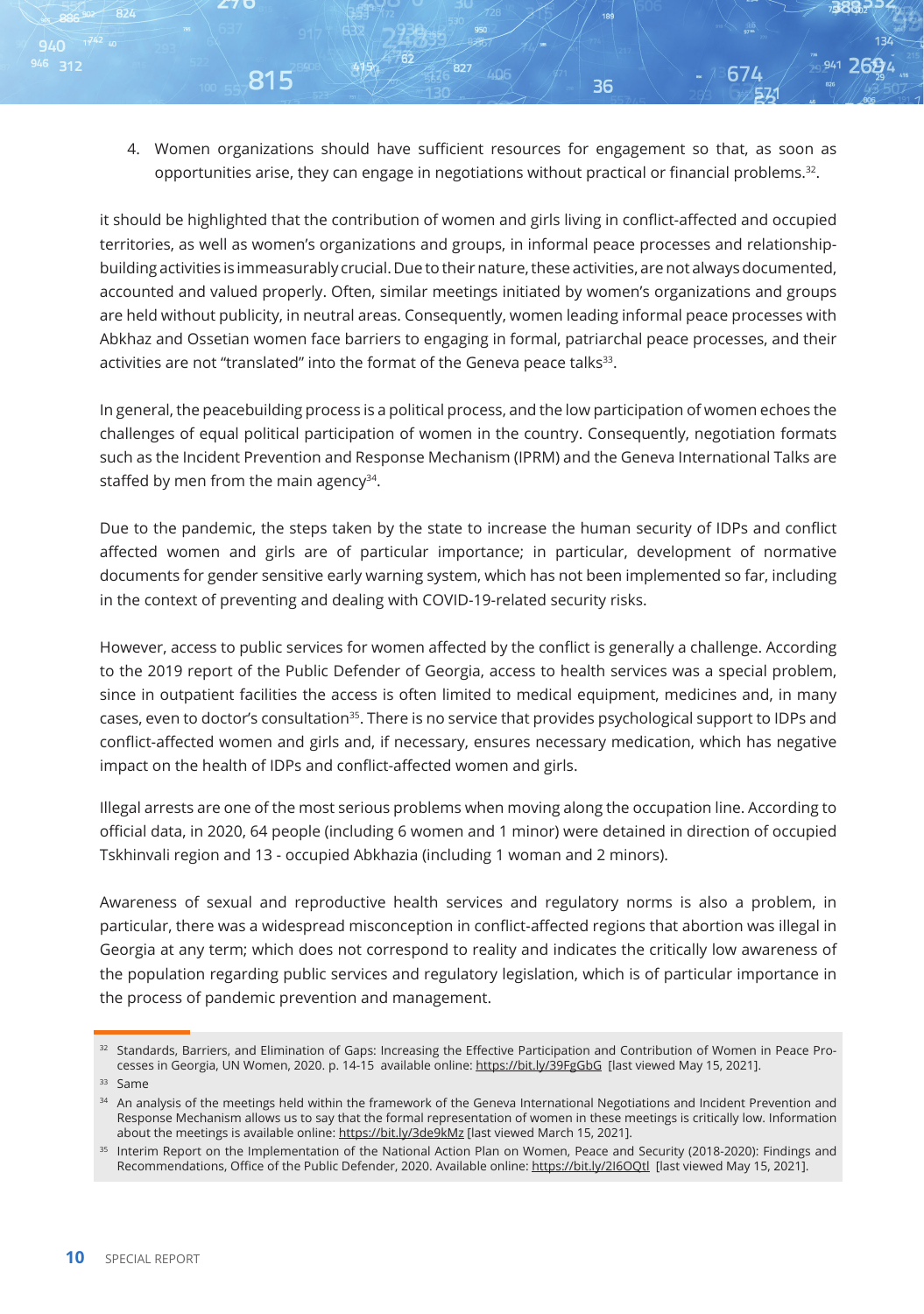While, the pandemic increases the risk of violence against women and domestic violence<sup>36</sup>, it is especially alarming that even before the pandemic, the level of awareness of conflict affected women and girls regarding public services related to violence against women and domestic violence was low; the lack of the concept of rehabilitation of victims of sexual violence during the conflict, is also a problem.

 $\Omega$ 

Difficult economic situation for women affected by the conflict was a challenge even before the pandemic. Compared to other regions (excluding the capital), the number of recipients of social packages is much higher in conflict-affected regions<sup>37</sup>, and the state's measures to empower women economically are still scarce and insufficient to ensure equal economic inclusion of women affected by the conflict<sup>38</sup>.

<sup>&</sup>lt;sup>36</sup> COVID-19 and Violence Against Women and Girls: Shadow Pandemic. UN Women, 2020. Available online: https://bit.ly/3g4TEw7 [last viewed May 15, 2021].

<sup>&</sup>lt;sup>37</sup> Social Security, Geostat, 2019. Available online: https://bit.ly/2JNR8Oo [last viewed May 15, 2021]

Interim Report on the Implementation of the National Action Plan on Women, Peace and Security (2018-2020): Findings and Recommendations, Office of the Public Defender, 2020. P. 17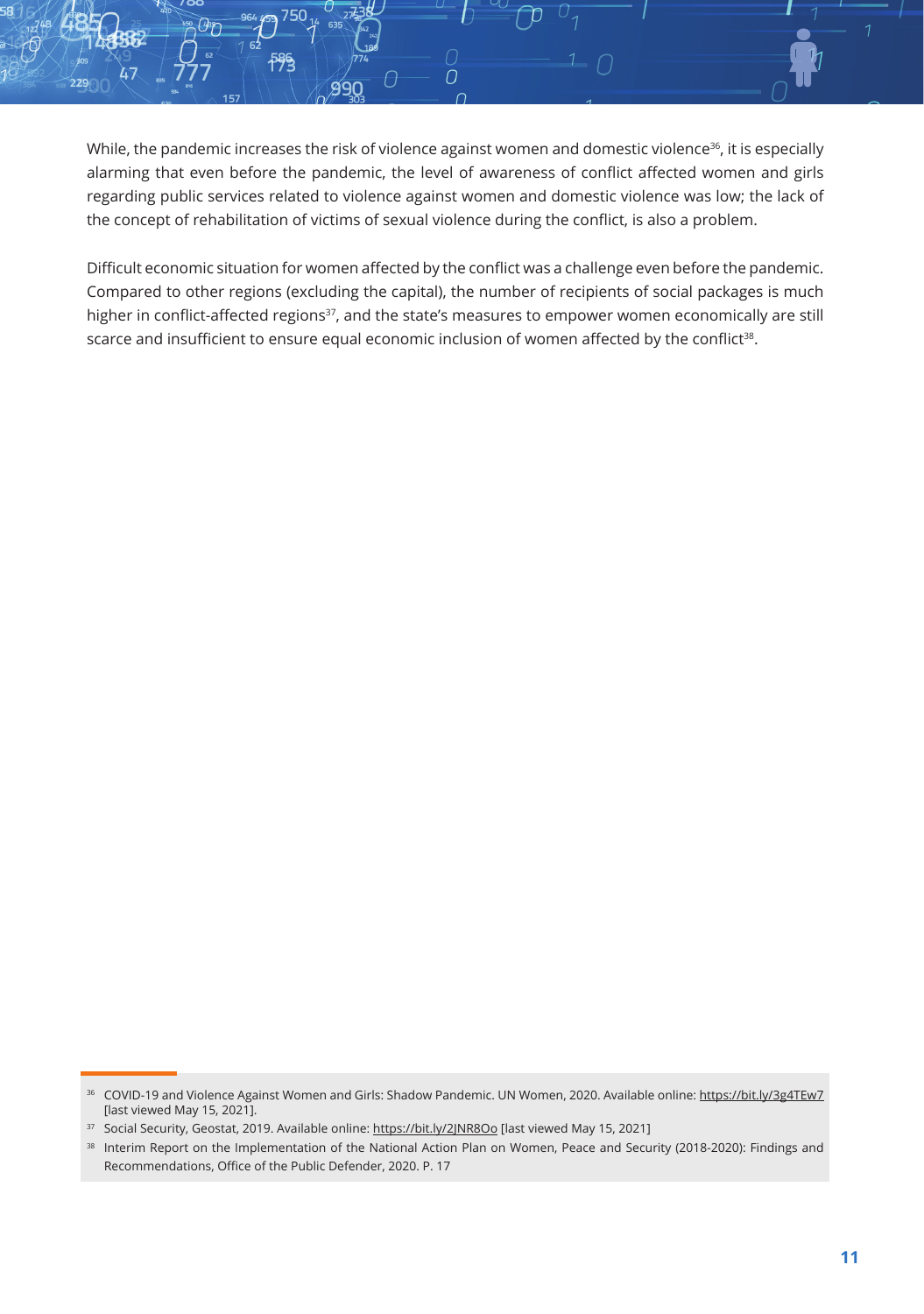# 5. ASSESSMENT OF GENDER IMPACT OF PANDEMIC: RISK ANALYSES

## **5.1 Political Risks**

815

The social and economic crisis caused by the coronavirus also affects the domestic and foreign policy processes of the countries. Despite the fact that the Secretary of the UN Security Council, António Guterres, has repeatedly called on countries to cease fire since the outbreak of the pandemic, the escalation of conflicts in the South Caucasus is still a problem<sup>39</sup>. However, it is problematic for governments to adhere to their constitutional obligations, such as holding elections, because they run counter to health recommendations.

941 2694

674

36

The global situation in terms of intensifying terrorist attacks is also complicated. In Libya, for example, a hospital where the patients with coronavirus were treated, was bombed in April, and in May the maternity hospital was attacked in Afghanistan. Similar risks are visible in Georgia. The increase in the number of infected people and the sharp worsening of the social situation were followed by several attacks on banks and microfinance institutions, hospitals, which even more aggravated the crisis developed in the country after the elections.

Consequently, it is important for political actors to manage the situation in a way that makes possible to protect the country's integration and security within the constitutional framework.

### **5.2 Economic Risks**

The economic impact of COVID-19 is disproportionately affecting women and men. As noted in the UN Policy Study Document, the pandemic is exacerbating pre-existing inequalities and vulnerabilities in social and economic systems. In particular, according to a UN Women survey, a third of women and men employed before the pandemic say they have lost their jobs. It is true that, as a result of the same study, fewer women than men report that their income from productive activity has decreased, although 39 percent of them still report a decrease in this type of income.40; however, the spread of the coronavirus has disproportionately burdened women with unpaid care work, reducing women's economic activity and creating temporary poverty for women and girls, posing a threat to women's education, employment and career advancement in the long run.

Studies have demonstrated that the faster countries plan gender-sensitive economic policies in response to the coronavirus crisis, even in pandemic conditions, the higher positive outcomes will be not only for gender equality but also for the country's economic development. In contrast, if countries do nothing, there are risks that both gender equality and equal economic inclusion, as well as the incomes of employed and self-employed women, will deteriorate. However, it is noteworthy that the social costs of gender equality are 6 times lower than the benefits that the country will see as a result of equal economic growth<sup>41</sup>.

<sup>&</sup>lt;sup>39</sup> The Nagorno-Karabakh Conflict, UN Security Council, 2020. Available online: https://bit.ly/2VyN2N4 [last viewed May 15, 2021

<sup>40</sup> Rapid Gender Assessment of the Situation Caused by COVID-19 in Georgia, UN Women, 2020. Available online: https://bit. ly/39Frsyn [last viewed May 15, 2021]

<sup>&</sup>lt;sup>41</sup> COVID-19 and Gender Equality: Resisting Negative Economic Impacts, McKinsey & Company, 2020. Available online: https:// mck.co/37AAn1u [last viewed May 15, 2021]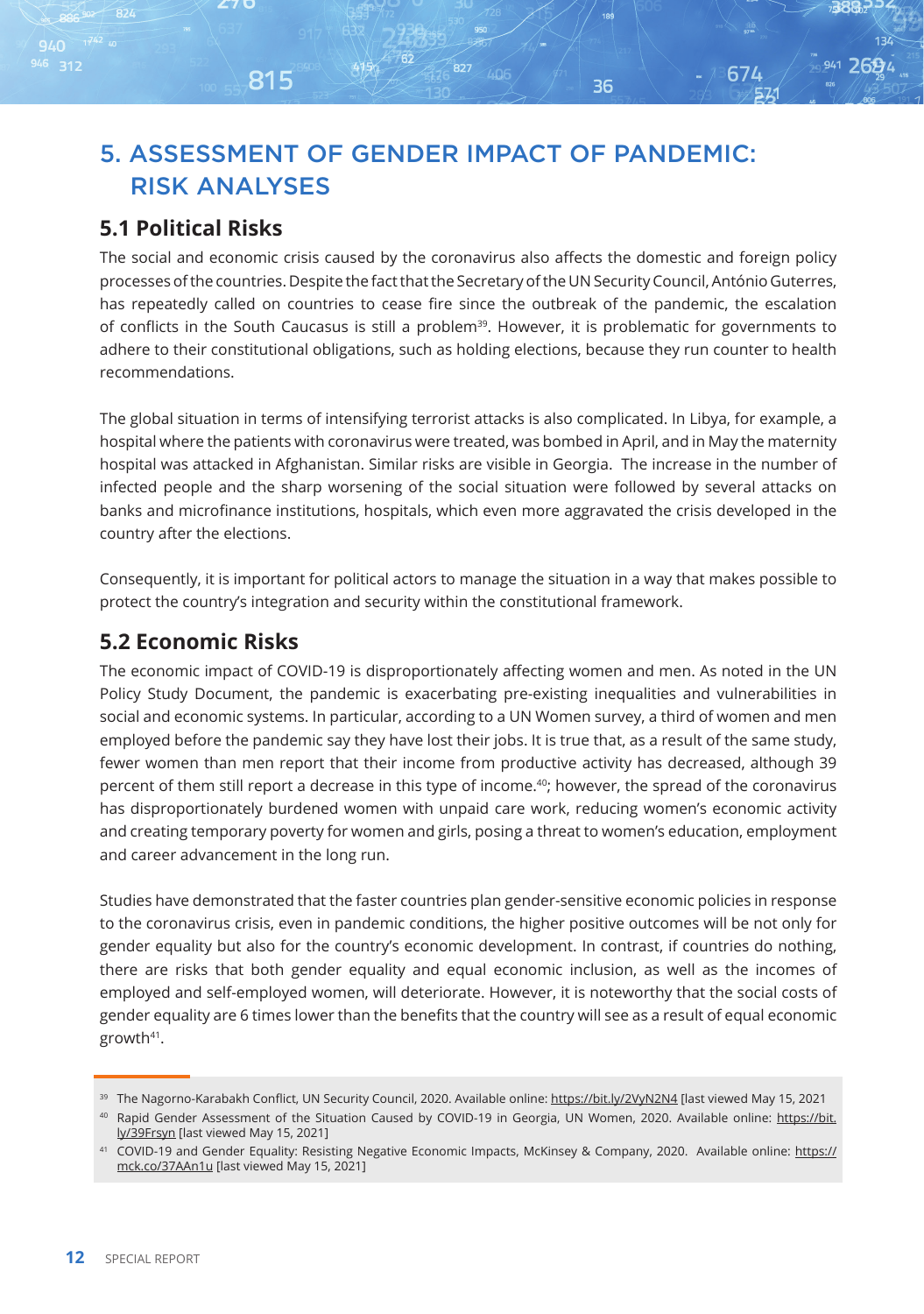According to current statistics, the mortality rate caused by coronavirus is higher among men, globally $42$ . This, after the crisis, might increase the number of single women / mothers and older women left alone, which, in its turn, will have significant socio-economic consequences. Consideration of other possible scenarios is needed to mitigate the long-term consequences of the crisis and respond to its effects on the vulnerable population.

 $\overline{C}$ 

## **5.3 Healthcare Risks**

COVID 19 pandemic will deepen the barriers facing conflict affected women and girls in the regard to access to healthcare services, especially the ones related to primary healthcare, sexual and reproductive health and respective products. Access to healthcare facilities, dispensaries, and medical personnel has been a problem even before the pandemic near the administrative dividing line and in IDP collective centers, due to lack of funding, equipment, and experienced human resources.

Increased demand for health services during a pandemic will exacerbate the crisis, among other reasons due to restriction of movement to prevent pandemic, safety risks, and gender-based violence (for example: domestic violence) or inequality barriers that affect women and girls. However, we must bear in mind that, globally, 50 percent of maternal mortality comes from conflict zones 43. The COVID 19 pandemic as a health challenge also means that the medical and material resources necessary for women, might be diverted from basic medical services to fighting the pandemic.

The crisis caused by the spread of the Ebola virus has shown that the under-prioritization of services against gender-based violence and the reduction of funding for basic services and mechanisms in this area had sharply negative effect on the mental and physical health of victims of violence and survivors; and in Sierra Leone, the closure of gynecological care facilities has increased maternal mortality<sup>44</sup>. The spread of the coronavirus may also increase rates of sexual exploitation and violence. For example, in Sierra Leone, during the Ebola epidemic, cases of sexual violence and exploitation by health workers responsible for vaccinating women and girls got increased, while the Public Defender of Georgia found sexual harassment of a quarantined woman by a doctor<sup>45</sup>. Which means that the state should take additional preventive measures to reduce sexual harassment, violence and exploitation in the process of provision of health services.

### **5.4 Risks Related to Awareness and Accessibility**

Limited access to electronic devices, the Internet, or lack of skills to use them may make it difficult for women and girls in conflict and post-conflict regions to access reliable and necessary information, electronic platforms (e.g., 112 application) and education services.

<sup>42</sup> Coronavirus kills more men than women, Washington Post, 2020. Available online: https://wapo.st/33ARKOA [last viewed May 15, 2021].

<sup>43</sup> The Face Hidden by Conflict: Maternal Mortality, World Economic Forum, 2018. Available online: https://bit.ly/2N6WC93 [last viewed on February 15, 2021]

<sup>44</sup> COVID-19 response policy and its relationship to women, peace and security. Social Development Direct, 2020. Available online: https://bit.ly/37tUbUp [last viewed May 15, 2021]

<sup>45</sup> The Public Defender of Georgia has established the fact of sexual harassment of a woman in quarantine by a doctor, 2020. Available online: https://bit.ly/3mDKARh [last viewed May 15, 2021]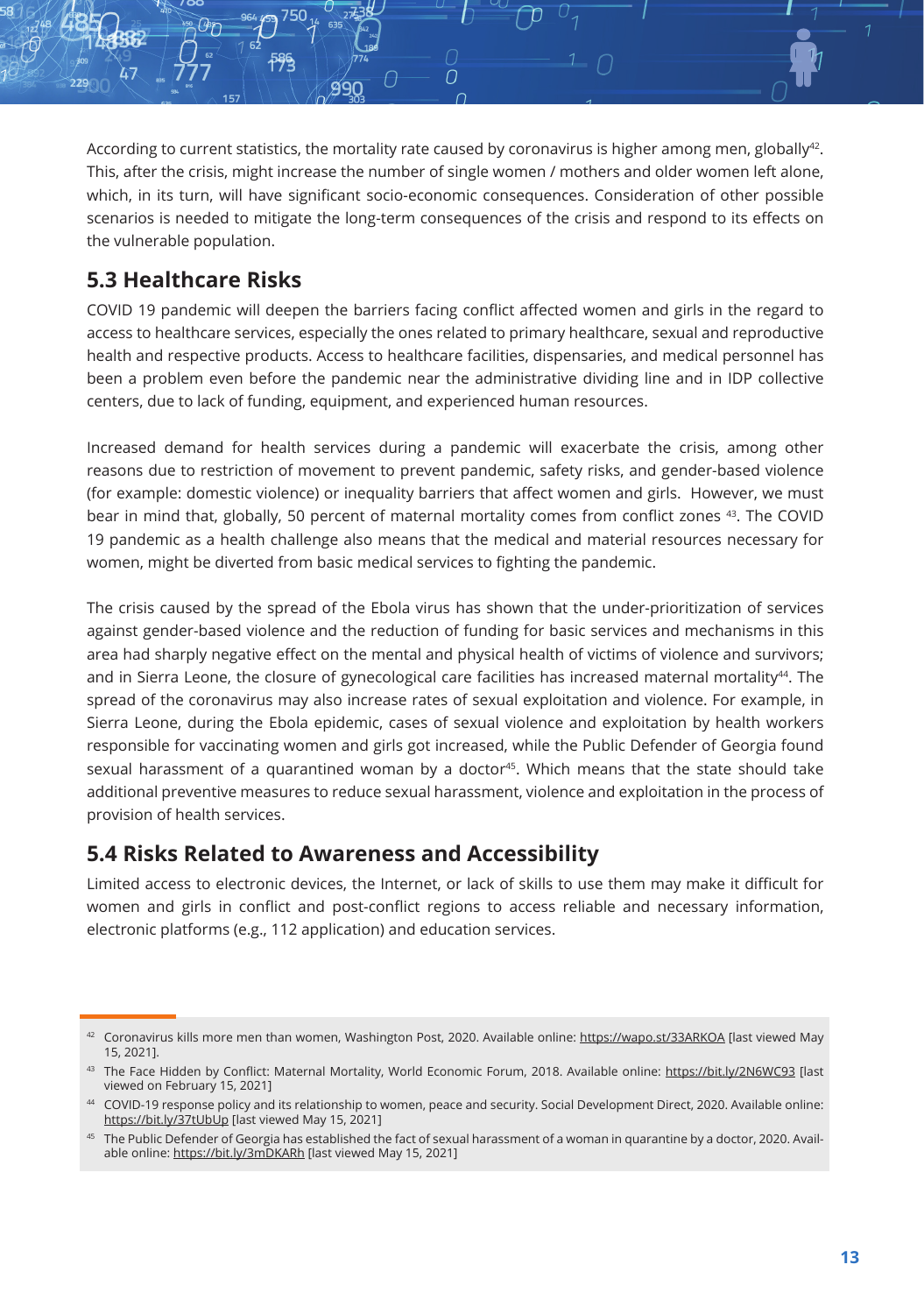Due to the collapse of health services because of the coronavirus pandemic, women often have to take care for the health of family members and relatives infected with the virus, which is doubly difficult in the absence of access to a reliable source of health information. This increases the vulnerability of women and reduces the effectiveness of the assistance, provided by them. Besides, lack of access to reliable information causes creation of myths and legends about the virus, often might be related to the forms of virus and its transmission, treatment methods and might not be in compliance with scientifically proved information, distributed by the official health care agencies.

827

815

941 2694

674

36

Often, basic healthcare services for women (including public services, information, medication, counselling) function electronically during the pandemic; while lack of access to electronic devices and internet as well as of skills to use them, might limit the women's access to medical services and medications. Lack of freedom of use of electronic devices and the Internet is also associated with the risks of detecting and reporting domestic violence and violence against women.

There is less access to clean water and sanitation in conflict regions. However, often women and girls are responsible for water collection and family hygiene. In the context where women are already anticipating an increased threat of violence, their failure or non-fulfillment of mentioned responsibility might increase the risks of violence against them and call into question the prevention of the spread of the virus.

A special challenge was movement at the so-called checkpoints, which significantly reduced the access of the conflict-affected population to public services during the COVID 19 pandemic.

Formal regimen for movement at so called check points, established by the governments of both sides, as well as different barriers such as unpredictable locking of so called checkpoints problems with de facto documentation required for travel, mandatory quarantine, and so on, restrict freedom of movement of women and girls living in occupied regions and create unjustified obstacles to their access to subsistence services<sup>46</sup>.

By the end of November 2020 (i.e. after the March 14 closure), the de facto government of Abkhazia, after an 8-month closure, opened so-called Enguri checkpoint only to retirees, though with some restrictions. In particular, three times a week, the retirees can only cross to the end of the Enguri Bridge, where a pension bank car is waiting for them<sup>47</sup>. As for the occupied Tskhinvali, under the pretext of the COVID-19 epidemic, the de facto administration closed all five checkpoints connecting with the rest of Georgia, leaving the population of the occupied region facing a severe humanitarian crisis.<sup>48</sup>

<sup>46</sup> A 63-year-old woman died in the quarantine area of Analia, 2021. Available online: https://bit.ly/3f3hfyJ [last viewed on March 15, 2021]

<sup>47</sup> After 8 months of closure, the Enguri Bridge was reopened for retirees, information is available at: https://bit.ly/3m7LcgV [last viewed on March 15, 2021]

Tskhinvali continues to Issue Permits for Crossing Odzisi and Karzman Checkpoints, 2021. Available online: https://bit.ly/396vqiL [last viewed on March 15, 2021]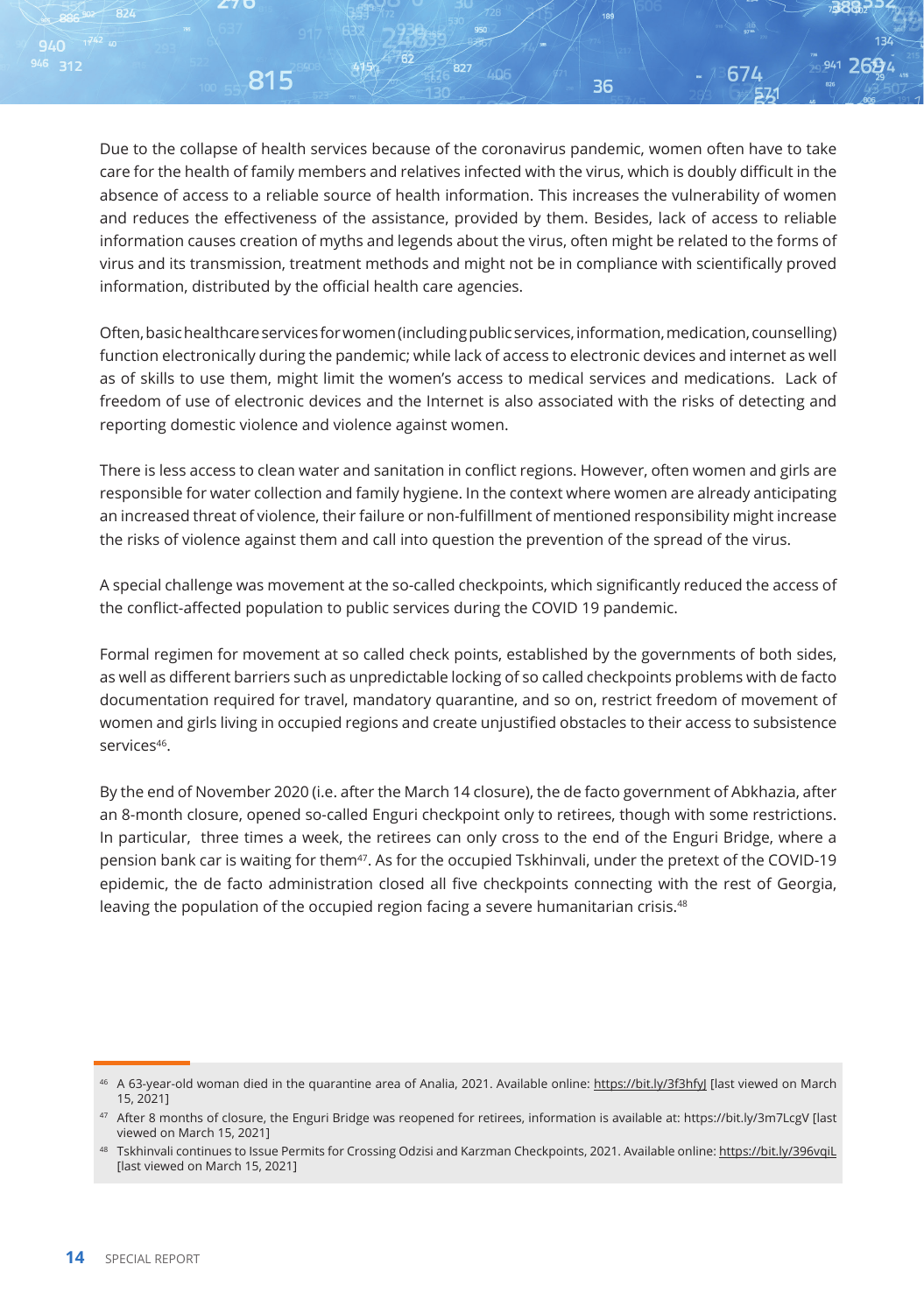### **5.5 Risks Related to Gender-Based Violence**

Coronavirus response measures, as well as the state-imposed restrictions for pandemic prevention, increase the risk of already high gender-based violence in conflict and post-conflict areas<sup>49</sup>.

O

Healthcare crises typically lead to an increase in cases of violence. In particular, Cholera response in Syria and Yemen has led to an increase in cases of gender-based violence, including forced and early marriages<sup>50</sup>. Unfortunately, it is already possible to talk about similar trends in Covid-19. UN and Council of Europe Secretaries General speak of increased risk of violence due to Coronavirus pandemic and quarantine measures.51 <sup>52</sup>

Coronavirus-induced impacts, along with conflict-related stress and trauma, increase the risk of intimate partner violence while the access to protection and assistance mechanisms is reduced due to the movement restriction, threat of virus transmission, or other barriers.

Incorrect registration of coronavirus cases and low referral of women at the testing stage remains a global challenge in conflict-affected regions,<sup>53</sup> which is related to the barriers to access to testing.

Armed conflict also increases the risk of sexual and physical violence against women. Given that the state often takes strict measures to control the population under the pretext of coronavirus prevention, this may lead to increased risk of sexual assault by persons serving in armed or peacekeeping missions<sup>54</sup>. International practice shows that women and girls affected by the conflict, in regions where the country has little control over the peacekeeping and security forces, fear the quarantine measures introduced to prevent the spread of COVID-19.<sup>55</sup>.

Analyzing the current situation, it is clear that in Georgia, as in other conflict-affected countries, it is important to understand the specific impact that COVID 19 on women and girls living in conflict or postconflict areas. As it is clear that gender impact of COVID 19 will be more reflected on women and girls affected by the conflict, it is important to involve them in both short-term, rapid response mechanisms and long-term reparation planning.

- <sup>53</sup> COVID-19 testing and the number of cases may be higher in conflict-affected regions.
- <sup>54</sup> COVID-19 response policy and its relationship to women, peace and security. Social Development Direct, 2020. Available online: https://bit.ly/37tUbUp [last viewed May 15, 2021]

<sup>49</sup> COVID-19 and Violence Against Women and Girls: A Shadow Pandemic. UN Women, 2020. Available online: https://bit.ly/3g4TEw7 [last viewed May 15, 2021].

<sup>&</sup>lt;sup>50</sup> COVID-19' response policy and its relationship to women, peace and security. Social Development Direct, 2020. Available online: https://bit.ly/37tUbUp [last viewed May 15, 2021]

<sup>51</sup> Message of the Secretary-General on Coronavirus and Gender-Based Violence, 2020. Available online: https://www.un.org/sg/ en/node/251640 [last viewed May 15, 2021]

<sup>52</sup> COVID-19 Crisis: The Secretary General of the Council of Europe is concerned about the increased risks of violence, 2020. Available online: https://bit.ly/2Jp8Wjq [last viewed May 15, 2021]

<sup>55</sup> Same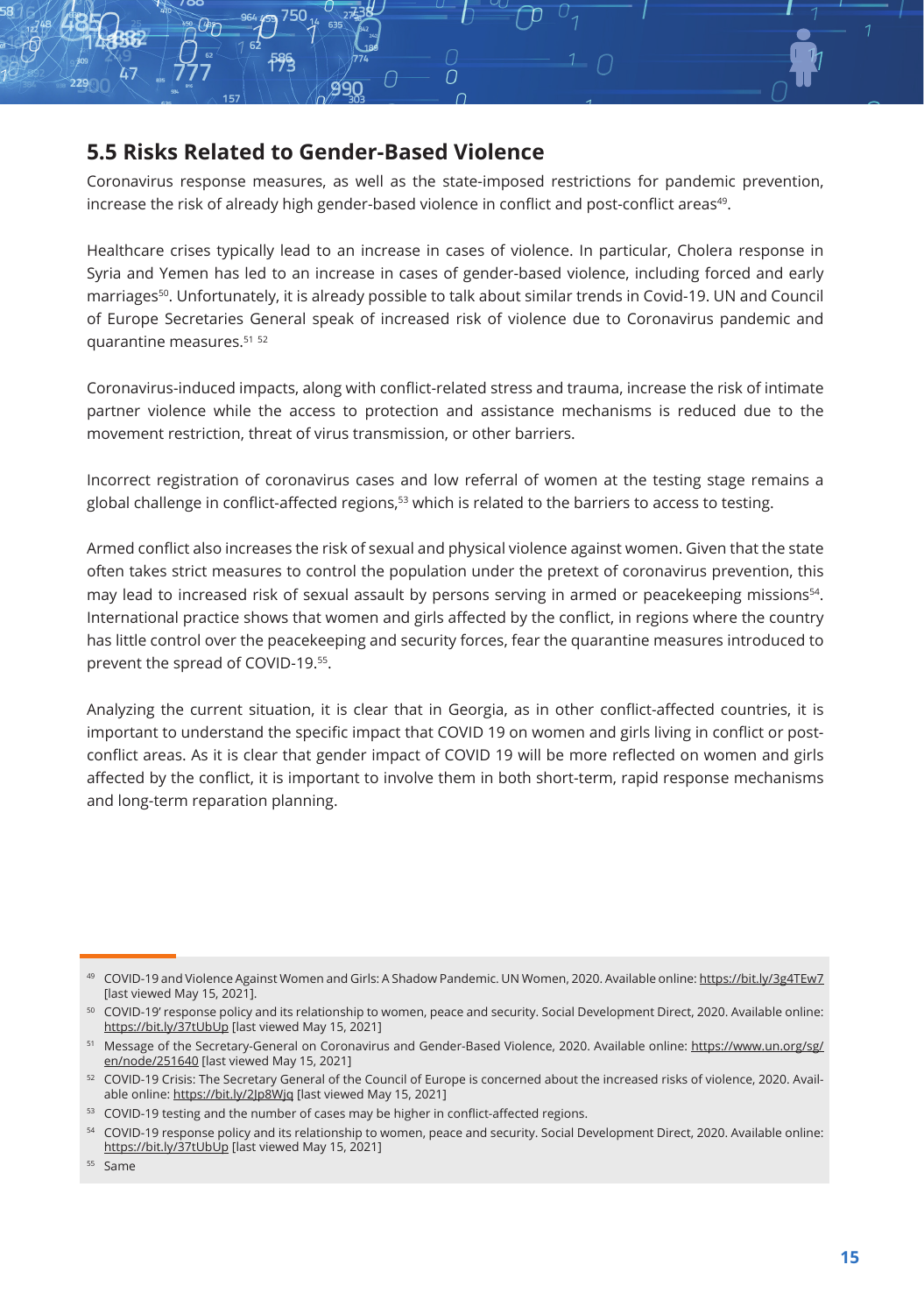## 6. FINDINGS OF THE RESEARCH

815

### **6.1 Meaningful Participation in Peace and Security Risks Management, Prevention and Reparation Processes**

*This chapter largely deals only with the occupied Abkhazia region. Unfortunately, in conditions of active borderization, in occupied Tskhinvali, the peace process is almost non-existent and so far, the state has not taken any steps in this regard.*

941 2694

674

36

The new Coronavirus has significant impact on the work of government agencies and on the agenda of international organizations and foundations, working in Georgia to resolve conflicts and restore trust, participating in peace processes, and in development of the Women, Peace and Security Agenda. The pandemic has complicated the implementation of peace restoration processes by the state and international organizations. It became impossible to hold bilateral meetings outside Georgia. Due to security risks, only the ongoing peace process was continued in online format, while new processes were not initiated.

From the beginning of the pandemic to the end of the second wave, the peace process went through several transitional periods. Despite the stagnation caused by the first wave of COVID-19, this period did not last long and the actors were able to adapt quickly to the new reality.<sup>56</sup> State and international organizations note that opportunities have been created in the wake of the barriers<sup>57</sup>. In particular, after the start of the pandemic, Georgian and Abkhazian healthcare professionals worked together to manage the epidemic situation. The online format enabled organizations to expand discussions and involve more people. However, given that peace and confidence-building processes largely depend on the relationship of people in the physical space, online dating has failed to replace the physical process. Due to the impossibility to insure security risks, some organizations refused to continue the process during the pandemic.

Involvement of non-governmental organizations in confidence-building and peace-building processes is limited. Moreover, several organizations operating in conflict-affected regions are at risk of suspending their work on women, peace and security issues due to a lack of adequate funding to cover operation costs. According to them, during the pandemic the grants of the donor organizations covered only the costs for providing the service and were not aimed at saving the organization itself.

The Nagorno-Karabakh conflict, which had an impact on the conflicts in Georgia, was also a significant political challenge in the region. NGOs operating in occupied Abkhazia involved in the confidencebuilding process see the example of Karabakh as a threat that the return of IDPs could be a pretext for resuming the conflict. Unfortunately, there was almost no talk in Georgian society about the impact of the Nagorno-Karabakh conflict and the resumption of the protracted conflict in the South Caucasus.

UN Women has taken care for the involvement of IDPs and conflict-affected women in peace processes by increasing access to the Internet, which has facilitated their involvement and, at the same time, improved access to services in general.

<sup>&</sup>lt;sup>57</sup> The state held two multilateral meetings in 2020 and up to 10 bilateral meetings involving women affected by the conflict, focusing on, among other things, the effects of the coronavirus and its response policy.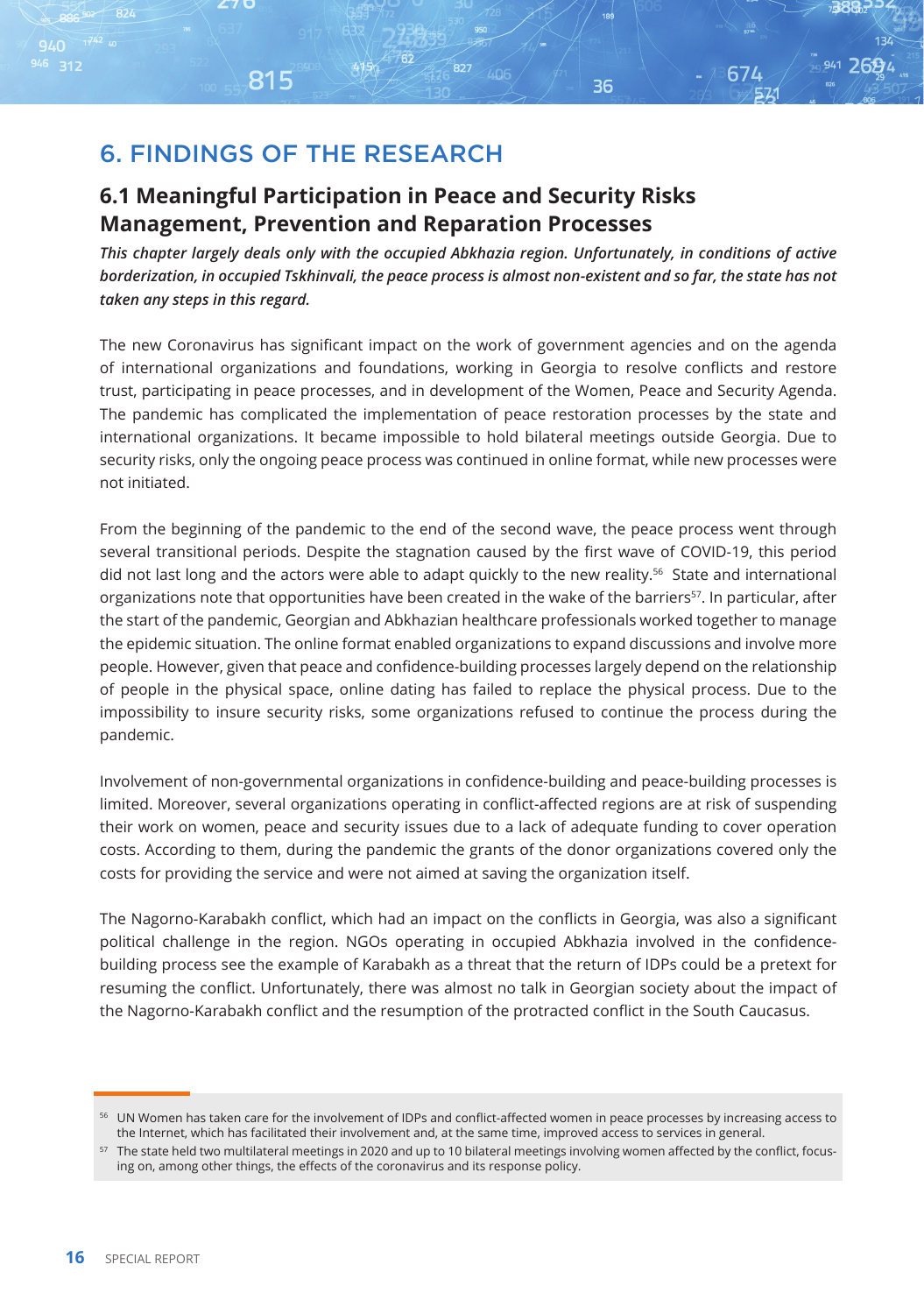The pandemic also had impact on the resurgence of conflicts in the region. Women, especially Armenian and Azerbaijani, spoke openly about the dangers of armed conflict on various platforms, within the frameworks of the early warning mechanism. However, their opinion was not properly considered. As a result, it can be said that the pandemic overshadowed the political risks in the region. Existing threats are perceived as "accompanying" security risks, which de-prioritize the women, peace and security agenda.

O

Coordinated work of several ministries responsible for the needs of women affected by the conflict has been mentioned by NGOs as one of the main challenges in rebuilding trust and building peace. As a result, the full involvement of IDP women in peace processes has been removed from the political agenda,<sup>58</sup> as a result meaningful participation of IDP women in peace processes has been removed from the political agenda.

It should be mentioned that IDP women and those living in occupied territories (mostly in occupied Gali district) have feeling that they are engaged in bilateral dialogue, since they have social circle on both sides of dividing line, with whom they have constant contact and have a sense of belonging to the group. Unfortunately, women living in villages near the dividing line in the Georgian-controlled territory, do not have the feeling that they are part of the peace process and bilateral dialogue.

## **6.2 Economic Participation of Women**

The pandemic and the accompanying restrictions have negative impact on the economic situation of conflict affected women in Georgia. People lost their jobs, and those who maintained employment during the pandemic found themselves under the greatest social stigma and psychological pressure. These women have become an additional threat category and subject of domestic violence due to the fulfillment of their professional responsibilities.<sup>59</sup>

Despite of this trend, the needs of women living in occupied territories and in villages near so called dividing line are quite different.

According to studies conducted on the IDP population living in Georgia, which have gender dimension, it can be said that IDP women are better able to adapt to new circumstances, develop new ways to save families.<sup>60</sup> However, their economic situation deteriorated as a result of the coronavirus.<sup>61</sup>

It is interesting, that basically IDP women, living in Tbilisi and around it, mentioned sharp decrease of the family income, which was related to the loss of job by one or more members. While in western Georgia, the economic situation of IDP women living in collective centers has not deteriorated significantly, as it was extremely difficult even before the pandemic. Nevertheless, large proportion of IDP women living in collective centers talk about negative effects of the pandemic and, at the same time, point out that they are socially vulnerable and state subsidies were their only source of income both before and during the pandemic.

<sup>58</sup> In particular, the Action Plan for the Implementation of the State Strategy for Internally Displaced Persons 2019-2020 does not provide for the involvement of IDP women in peace processes. Available online: https://bit.ly/3bBgmdh [last viewed on February 21, 2021]

<sup>59</sup> The gender dimension of the COVID 19 -Pandemic and its impact on human security. Results of the Rapid Survey of the Fund Sukhumi in the Target Regions, 2020. Available online: https://bit.ly/3koYhTy [last viewed on February 21, 2021]

<sup>60</sup> Nargiza Arjevanidze, "Feminist Perspectives on War and Internally Displaced Persons", Heinrich Boell Foundation Tbilisi Office, 2020. pp.17-65

<sup>61</sup> COVID-19 and the Affected Raspberry Orchard Business of IDP Woman, Netgazeti, 2020. Available online: https://bit.ly/3dJsNGu [last viewed on February 21, 2021]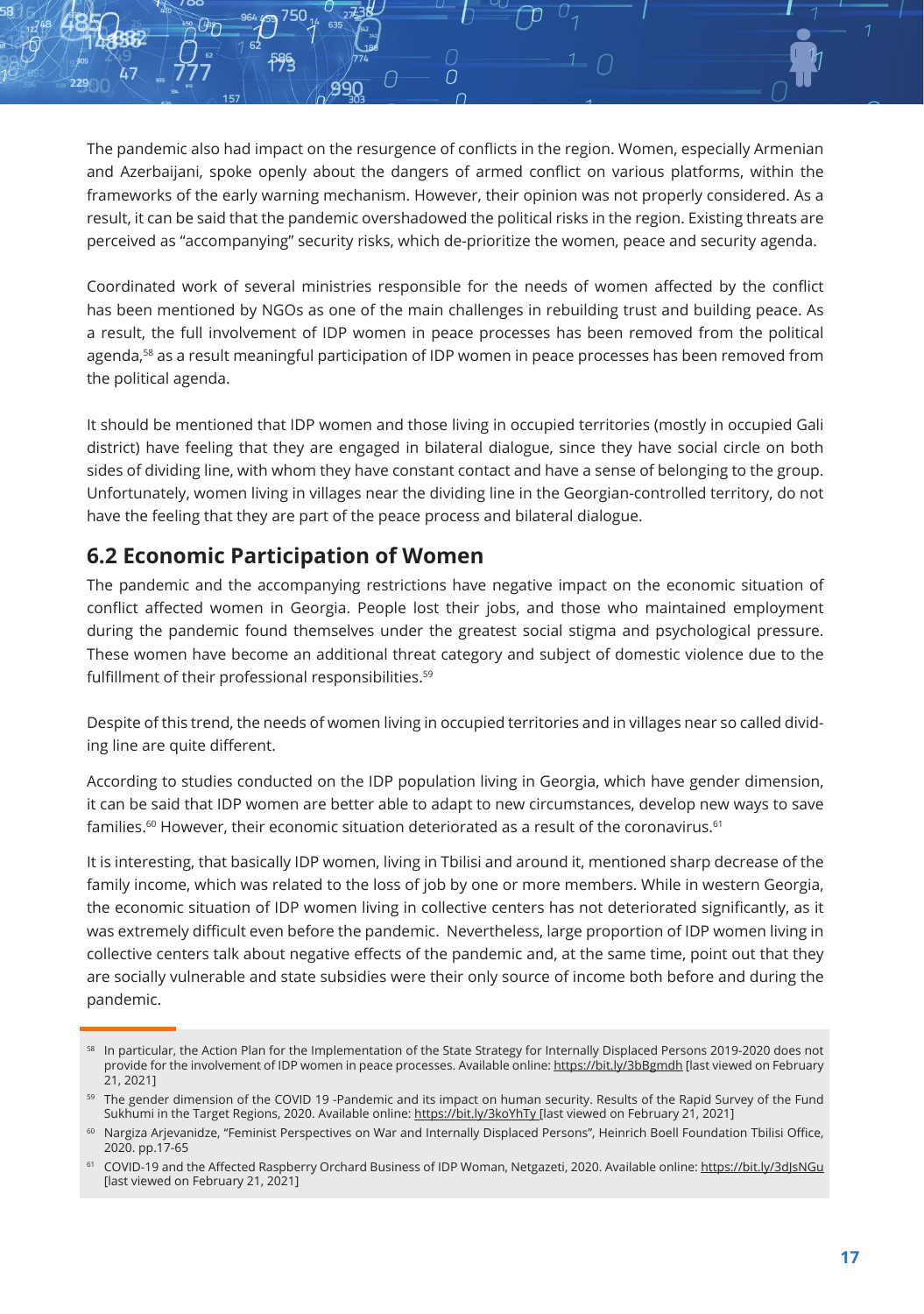815

The pandemic had a negative impact on the economic situation of women living in occupied Abkhazia, as the area of economic activity was limited, construction, trade and tourism were halted.<sup>62</sup>. The pandemic had particularly negative impact on the people living in the occupied Gali district who:

941 2694

674

36

(a) were involved in informal economic activities in the territory controlled by Georgia or were somehow connected with the crossing of so-called administrative border, since their activities were completely stopped and they failed to get involved in the anti-crisis plan developed by the Georgian government.

(b) depended on Georgian pensions and IDP benefits and, as a result, were left without a source of livelihood.

The alarming situation, in the occupied Akhalgori district, at the so-called border became even more tensed since the end of August 2019 after the occupation regime demanded from the Georgian authorities to take over the police checkpoint opened near the village of Chorchana in Khashuri Municipality. Later, on September 4, 2019, the de facto government completely locked the so-called checkpoints. Accordingly, the local population of occupied Akhalgori became completely isolated after September 4, 2019. The closure of the so-called checkpoint, which was used by up to 400 people daily, has created a dire humanitarian situation for women and girls living in Akhalgori.

The economic situation of women in the villages adjacent to the dividing line has deteriorated. As a result of the research, it can be said that they were mainly involved in agriculture, small business and services. On the one hand, these areas were most affected by the pandemic and many women lost their jobs, and on the other hand, women were unable to move from villages near the dividing line to work due to restrictions on municipal transport and increased transportation costs. Women living in villages near the demarcation line also noted the negative impact of increased unpaid labor on economic activity.

The legal status of the elderly living in the villages adjacent to the dividing line (on both sides of the dividing line) has been particularly complicated. Because of the limitations caused by the coronavirus, they were often left without a source of livelihood and necessary care. The temporary government commission for responding to the needs of the affected population in the villages adjacent to the demarcation line, provided food and hygiene kits to vulnerable groups. However, the fires in the occupied Gali district at the end of 2020 also had a negative impact on the economic situation of the population.<sup>63</sup>

## **6.3 Violence Against Women and Domestic Violence**

Identifying, reporting, and escaping violence against women and domestic violence was a challenge even before the pandemic, in conflict-affected regions and villages near the demarcation line.<sup>64</sup>. On the one hand, this was due to the low level of public awareness of the existing protection and assistance mechanisms, and on the other hand, the difficult socio-economic situation of women affected by the conflict.

<sup>62</sup> Coronavirus: Impacts on Trade and Tourism in Abkhazia. Available online: https://bit.ly/3dL5uvW [last viewed on March 15, 2021]

<sup>63</sup> Expectations or Hopes of the Fire-Affected Population in the Gali District: Needs and Response Strategies", Sukhumi Foundation, 2021. Available online: https://bit.ly/3cezJKG [last viewed on March 15, 2021]

<sup>&</sup>lt;sup>64</sup> Study on Violence against Women in the Zugdidi and Gali Conflict Affected Population, Georgian Relief Committee / GEOCOR, 2018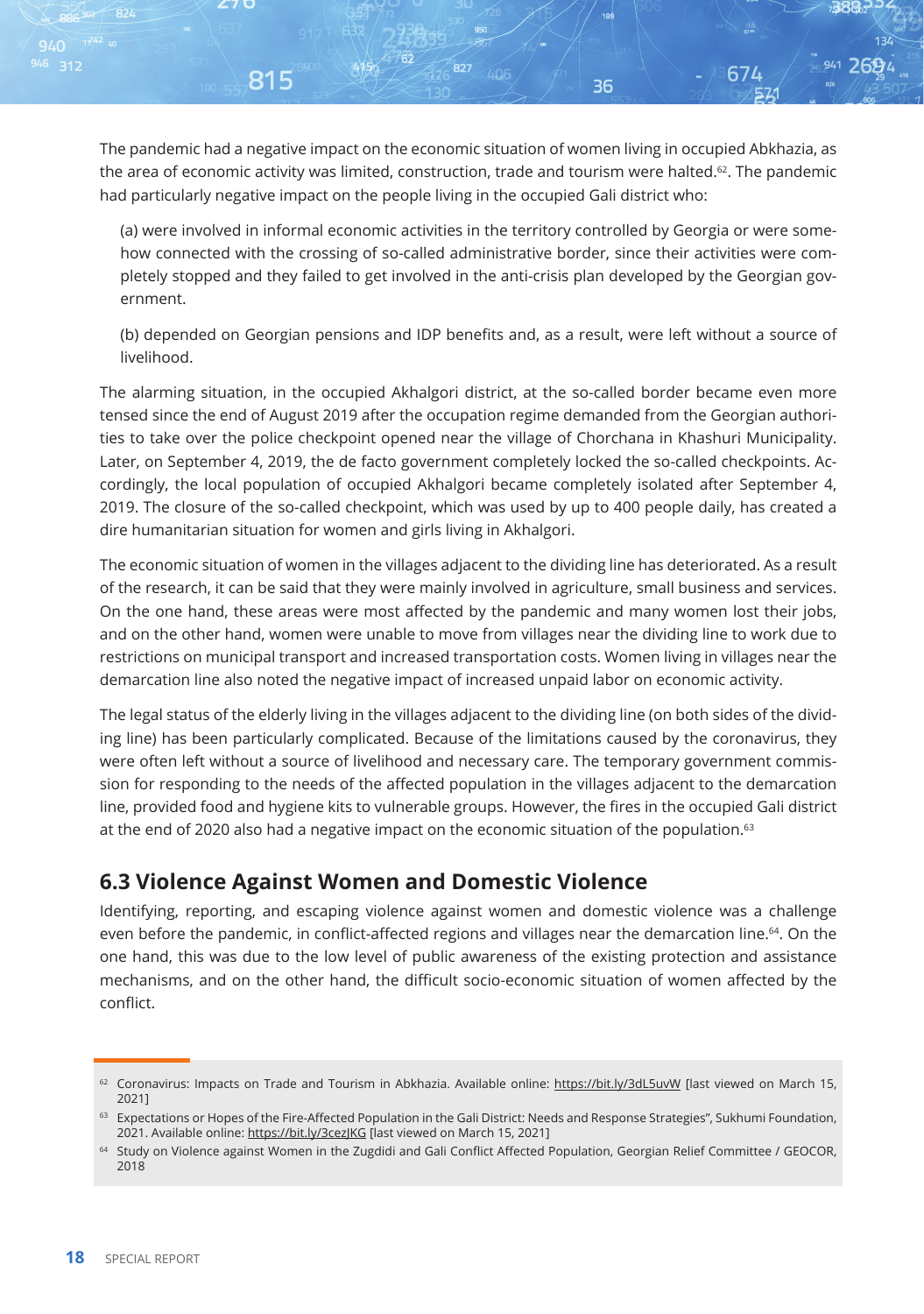Measures taken by the state to respond to the increased risks of violence against women and domestic violence during the pandemic were not specifically tailored to the needs of women and girls affected by the conflict. As a result, as expected, the pandemic, on the one hand, exacerbated the domestic violence situation and, on the other hand, made it difficult to escape violence. Restrictions on pandemics have led to the isolation of the perpetrator and the victim in one space.

 $\cap$ 

Analysis of focus groups and in-depth interviews with the representatives of responsible government agencies, women affected by the conflict, and NGOs working on the issue in the occupied Abkhazia and Samegrelo-Zemo Svaneti regions, suggests that during the first wave of the pandemic, referrals to services decreased as in government agencies<sup>65</sup>, so in service-providing NGOs, which was translated into increased referrals as soon as the restrictions were lifted.<sup>66</sup> However, even the increased referral does not fully reflect the scale of the violence. However, the Ministry of Internal Affairs does not separately record the messages of the conflict-affected population, including from the villages adjacent to the demarcation line, which complicates the analysis of the challenges in this direction.

As for the people affected by the conflict in the occupied Tskhinvali region, they note an increase in domestic violence in the region due to the difficult psychological and socio-economic situation in the region; however, this was not reflected in the increased appeal, as the current militia is not sensitive to the problem of violence against women, and international and local non-governmental organizations do not work on the ground, while their work relatively alleviates the situation in occupied Abkhazia.

Even in the case of a referral, there are still challenges:

(a) The economic empowerment of victims of violence, which was a problem even before the pandemic<sup>67</sup>, however, the pandemic has exacerbated the situation in this regard;

(b) Escaping violence against women and domestic violence in occupied Abkhazia; due to closure of the only checkpoint, women living in occupied Gali district cannot use the protection and support services available in Zugdidi, while in Abkhazia there are no shelters for the victims of violence (just crisis centers and NGOs helplines are available), which complicates escaping domestic violence.

(c) Psychological rehabilitation of victims of violence; NGOs point to the demand for intersectional and needs-based long term psychological services tailored to the needs of women and girls affected by the conflict, as the coronavirus has had a particularly negative impact on the mental health of this group.

<sup>&</sup>lt;sup>65</sup> In 2020, the number of referrals to the domestic violence victims' counseling hotline increased to 116006 (1775 calls in 2020, compared to 1468 calls in 2019). Letter of the LEPL State Care and Victims Assistance Agency of March 31, 2021 № 07/2580; 2019 statistics available online https://bit.ly/3fyLnSz [last viewed March 31, 2021].

<sup>66</sup> The statistics of domestic violence published by the Ministry of Internal Affairs (compared to 2019) has increased by 6.92 percent and as a result of in-depth interviews, it can be said that the number of non-governmental organizations providing protection and assistance to victims of violence has increased in Samegrelo-Zemo Svaneti, Abkhazia and Zemo Svaneti.

<sup>67</sup> Monitoring Report on Domestic Violence and Trafficking Victims Service Institutions, Public Defender of Georgia, 2020. Available online: https://bit.ly/2Mt5y8C [last viewed on February 21, 2021]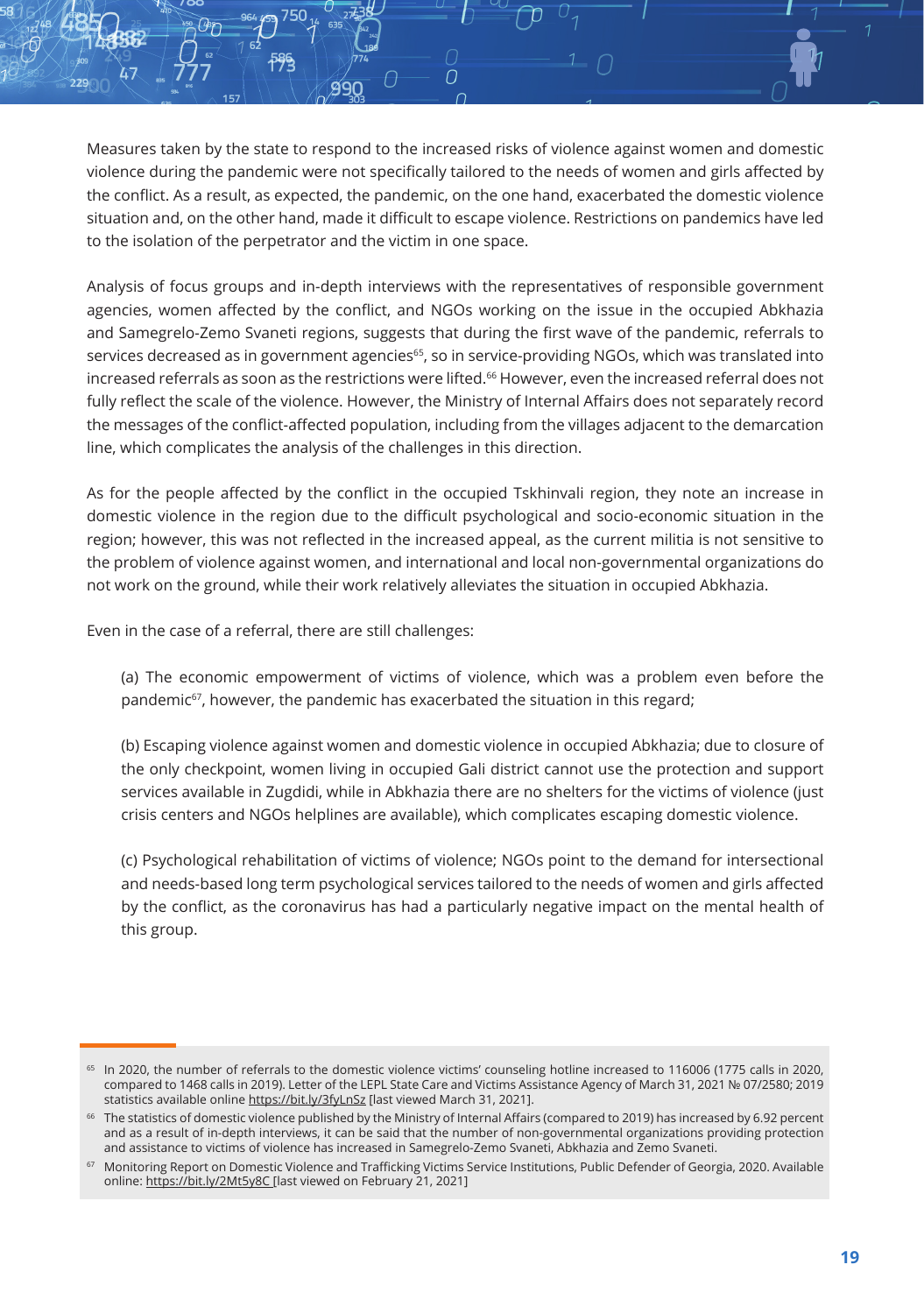Due to the pandemic, NGOs that had similar services found it impossible to work on correcting violent behavior with perpetrators, which in the long run negatively impacted the situation of women and girls affected by the conflict.

941 2694

674

36

#### **6.3.1 Pandemic-related Domestic Violence and other Forms of Violence against Women**

The increased risks of violence against women and domestic violence during the pandemic were also reflected in the emergence of specific forms of psychological violence, which is directly linked to the COVID-19 pandemic and related constraints. In particular:

The women affected by the conflict spoke of psychological violence by family members, which manifested itself in limited access to a doctor and testing services because, in the event of probable confirmation, on the one hand the family would become the victim of coronavirus related stigma and on the other hand the other members of family, engaged in informal economy, depending on daily work would lose income, due to mandatory requirements. Due to that, male family members, as decision makers, prohibited women and girls from accessing health care and testing, even if any family member had a proven communication with the infected person and / or had obvious coronavirus symptoms.

However, focus groups and in-depth interviews revealed that if an employed woman became the primary source of the virus for other family members, she was subjected to psychological pressure on the basis of gender. Family members reminded her that a woman's place is at home, and that working and being in public is incompatible with her role ("If you had not gone out and worked, you would not have brought COVID into the house").

## **6.4 Awareness and Access to Public Services**

815

Conflict affected population is not properly informed regarding coronavirus, means for its prevention and coping measures, which contributes to the spread of myths about the virus, ways of its spread and methods of self-treatment.

Awareness of IDP women and women living in the occupied territories is a particular challenge. The information is relatively available to young people since they have access to the internet. While, middleaged people do not have information about the virus, its spread or the means for dealing with it. As for the restrictions related to the pandemic, people mainly from one another get the information about them. In Gali, mainly the school and the medical center provide information about the restrictions to the people, and when the school and the medical center are closed, a certain information vacuum is created.

Internet access is a problem both in the occupied territories and in the villages adjacent to the demarcation line, which is due to poor internet quality and financial inaccessibility. This also complicates access to education.

Access to food and medications was a problem in the villages adjacent to the dividing line and in the occupied regions. The situation is especially problematic in the occupied Akhalgori, where the current humanitarian crisis has been exacerbated by the pandemic<sup>68</sup> and in Gali, where basic foodstuffs, clothing

In occupied Akhalgori, despite the humanitarian crisis, the de facto government even removed medicines with Georgian inscriptions from the pharmacy network.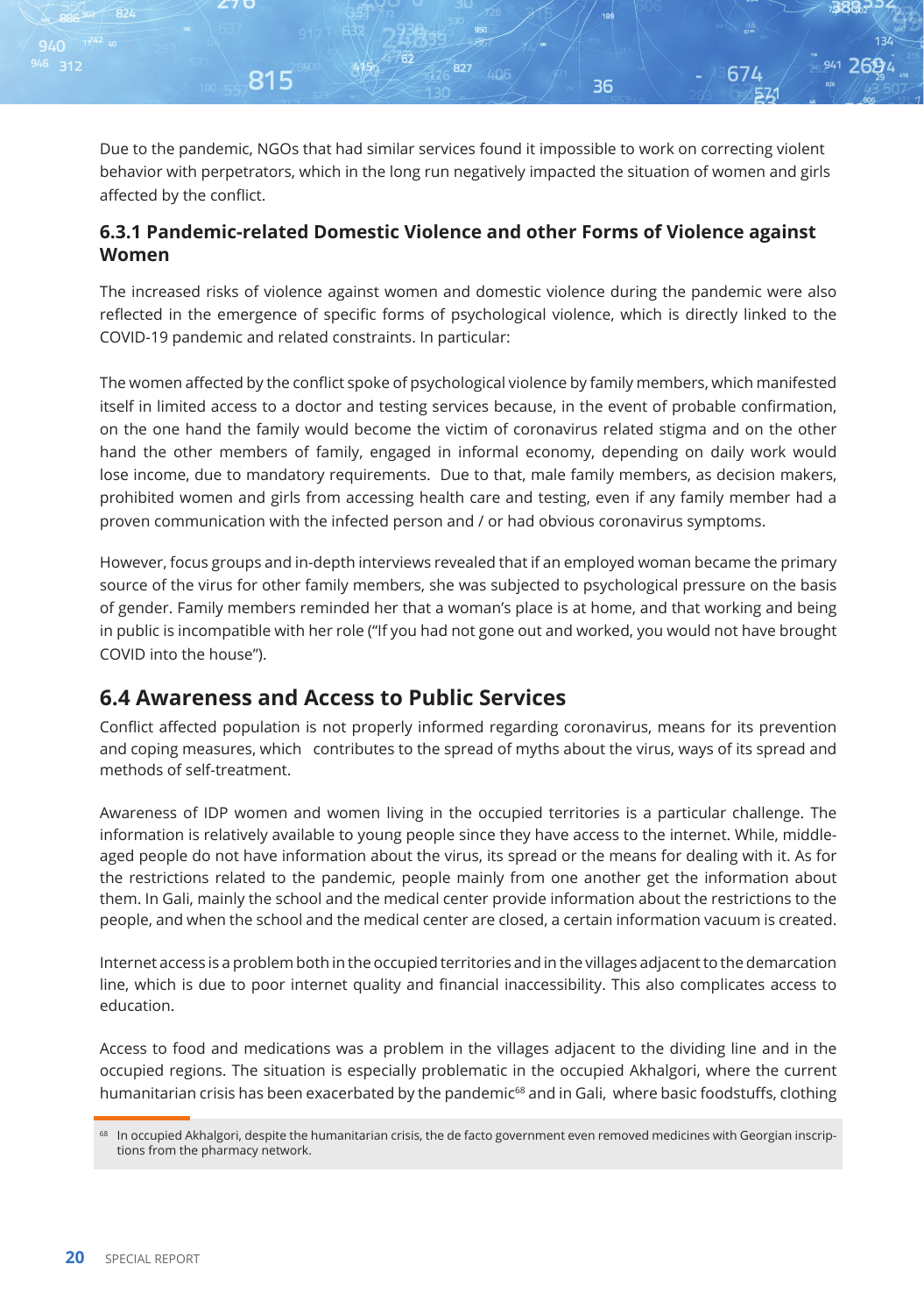and medicines were provided from the Georgian-controlled area, however, after the so-called checkpoints were closed, a shortage of basic products became a problem as well as higher price for existing ones, due to increased transportation costs. This the mostly affected elderly, vulnerable and poor people.

 $\overline{C}$ 

Access to clean, drinking water is also a problem in most parts of the IDP settlement and in most villages in the occupied Gali district. Since mainly women are responsible for cleaning and provision of family with food and drinking water, they have to carry water from springs. This is also associated with an increased risk of transmitting the virus, as women have to stand in line for water, where appropriate recommendations are often not followed (distance, masks and so on).

Mobility was mentioned as the biggest barrier for accessibility.<sup>69</sup> The mentioned has especially negative impact on women and girls living in occupied territories and near dividing line, due to closure of so called check points and restriction of municipal transport, since in these villages proper infrastructure mostly is not available and people have to travel to district centers to get essential services. As a result of mentioned restriction, students who studied in the territory controlled by Georgia, remained beyond the education process, while the students who were taken to the territory controlled by Georgia to continue education, as a result of mutual engagement in 2020, faced the problem of continuing their education and housing, due to limited mobility and economic hardship.<sup>70</sup>

## **6.5 Access to Health Services, Including Sexual and Reproductive Health Services**

Limited access to health services is a major problem for conflict affected women affected, during the pandemic. Analyzing the interviews conducted in the study, it could be said that, due to the almost nonexistent physical infrastructure and heavy mental heritage, women affected by the conflict find it more difficult to deal with events such as pandemics. Women who were ill of the new coronavirus, or have lost loved ones because of that, say these events have renewed the fears and insecurities they already had as a result of the conflict.

Access to health services, basic medications and contraception was mostly a problem for women affected by the conflict, due to the lack of on-site services on the one hand and the lack of financial resources to receive services in regional centers on the other.

As soon as the pandemic started, the Georgian state applied to the World Health Organization and other international organizations to help the people living in the occupied territories. The official position was that Georgia would not close the border or obstruct traffic<sup>71</sup>. By 2020, a total of 892 patients had been transferred from both occupied regions. Out of them, 256 COVID infected patients were from occupied Abkhazia and 24 - from the occupied Tskhinvali region.<sup>72</sup>

<sup>&</sup>lt;sup>69</sup> One aspect of mobility restriction is the closure of crossing points. Only Engurhesi (power plant) employees could cross the Enguri Bridge during the pandemic. Crossing other points was impossible due to their difficult access. The crossing point on the Enguri Bridge was closed as soon as the first COVID infected patient was detected in Georgia and opened first on October 16 only for retirees and then on February 11 (with a 5-day quarantine). As for the closure of the Perevi crossing, it was not dependent on a pandemic and was linked to political reasons. As a result, it is unlikely to open even if pandemic-related restrictions are eased.

<sup>&</sup>lt;sup>70</sup> Gali students can no longer pay the rent for an apartment in Tbilisi, Netgazeti, 2020. Available online: https://bit.ly/3aT559d [last viewed on February 21, 2021].

<sup>&</sup>lt;sup>71</sup> Ana Dumbadze, "The President of Georgia thanks the WHO for helping the Abkhaz people" Georgia Today, 2020

<sup>72</sup> Letter # 78-1-2-202101291750 dated January 29, 2021 of the Office of the State Minister of Georgia on Reconciliation and Civic Equality.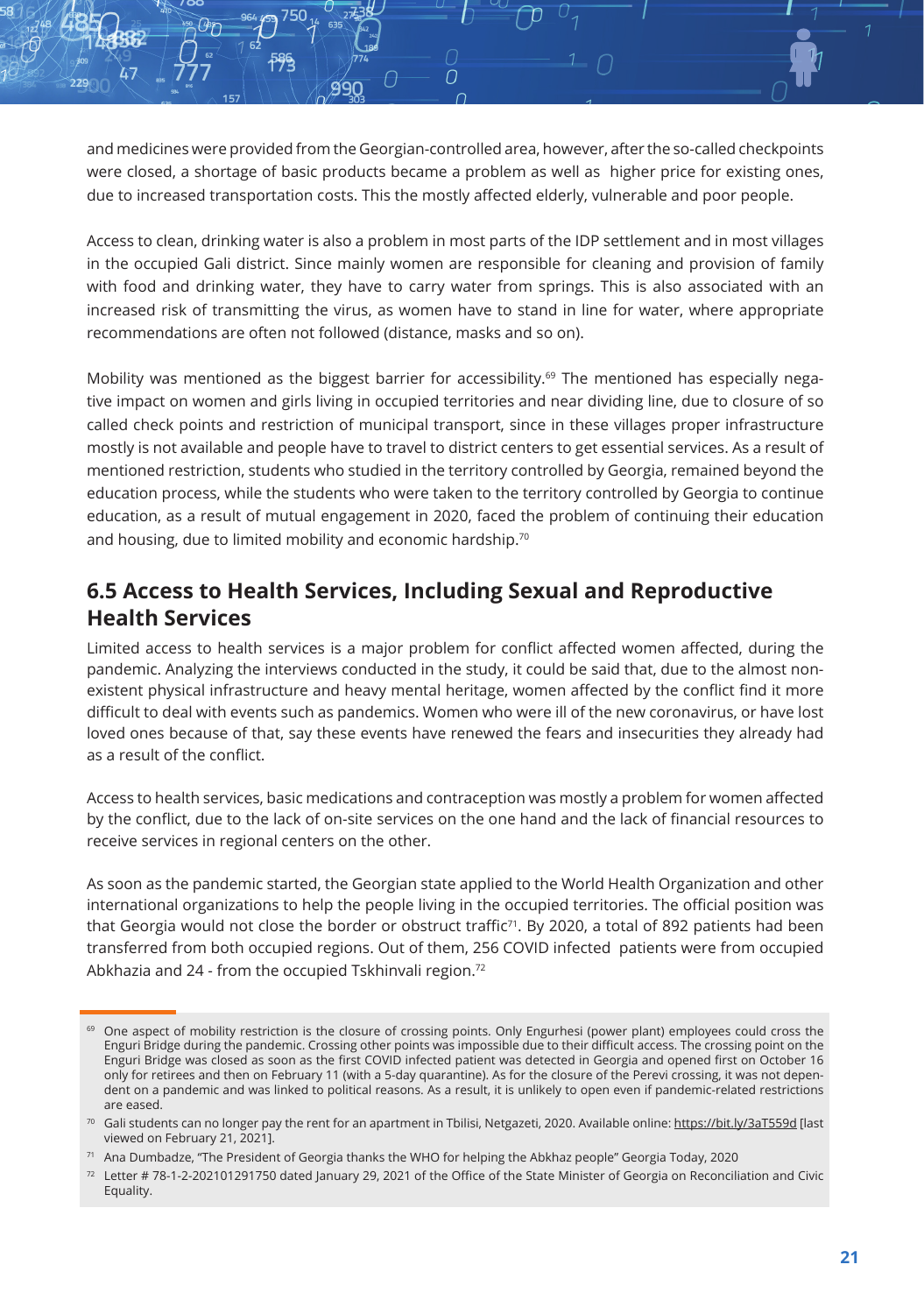815

Although Georgia, including with the help of international organizations, was able to provide assistance to the Abkhaz people during the pandemic, there was no such opportunity in occupied Tskhinvali. With severe humanitarian conditions and artificial isolation, the population living in the occupied regions was in particular danger, during the pandemic. From the very first days of the spread of the coronavirus, Georgian authorities have expressed their full readiness to help the people living in the occupied territories.

941 2694

674

36

Despite the readiness of the Georgian authorities, the position of the de facto authorities on receiving this assistance was different. The de facto government of occupied Abkhazia immediately expressed its interest in receiving assistance from Georgia through international organizations. While the occupied Tskhinvali regime categorically refuses to receive assistance from the Georgian-controlled territory.

It is noteworthy that the treatment of coronavirus-infected patients relocated from the occupied territories has not been a challenge, even in times of crisis. Nevertheless, the villages adjacent to the socalled administrative dividing line were directly affected by the health crisis, in particular, women living there did not have access to a properly equipped outpatient clinic, doctor consultations and laboratory services. In confirmed cases of coronavirus, ambulance crews did not come to patients (due to the risk of the disease transmission) and transportation of the patients in difficult condition was a problem, due to mobility restrictions and limited beds in hospitals.

The mentioned is partially caused by the fact that the state does not have any special approach to provision of services to the population of the villages adjustment to dividing line. People in this territory receive the services like others in other parts of Georgia, which is obvious negligence of the needs of conflict affected people.

As for other health services, on the territory of occupied Tskhinvali and Abkhazia vaccination of children was uninterrupted even in the course of pandemic. In occupied Abkhazia, access to reproductive health services was a major problem. In particular, the patients at risk of difficult pregnancy and complicated delivery had problems in movement to the territory controlled by Georgian authorities, as a result of which in case of complicated delivery the infants having special needs were taken to the territory controlled by Georgia, while mothers were left in occupied Abkhazia. The mentioned had extremely negative impact on physical and mental health of both mother and child.

Receiving service of induced abortion was also a problem in occupied Abkhazia. Before the pandemic, mentioned service could be received in the territory controlled by the Government of Georgia; and after the closure of the only so called check point, women have to terminate pregnancy using homemade means, which has negative impact on their health ("only in case of bleeding the abortion is done"). Medical abortion is also unavailable and the only possibility to get the medication that provokes abortion, is to have necessary personal relationships.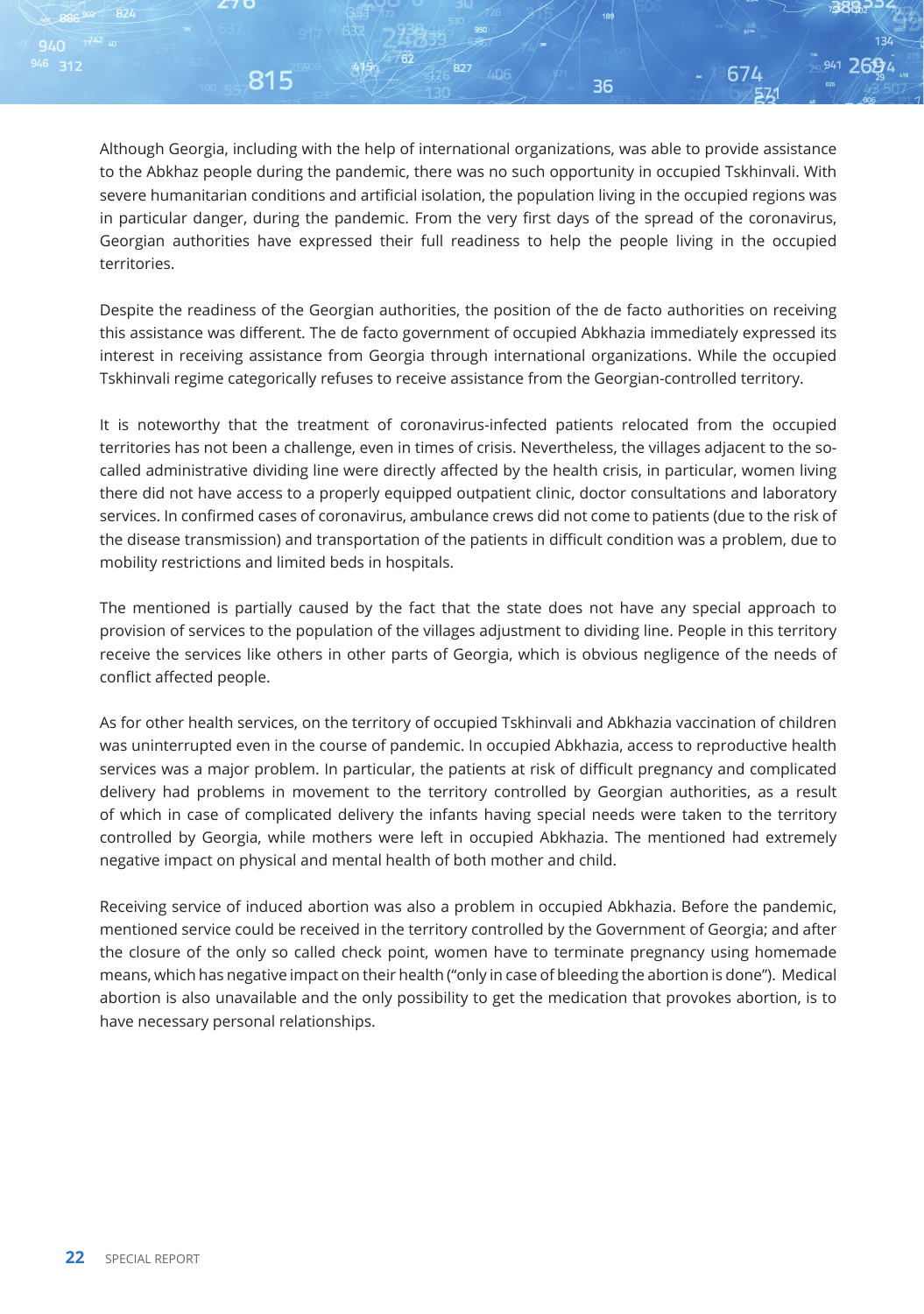## 7. CONCLUSION73

In response to the coronavirus crisis, the countries globally have developed 2,517 response policies since the outbreak of the pandemic between 1 December 2020, of which 992 were assessed as gender sensitive, with the largest proportion (70 percent) relating to increased risks of gender-based violence.74.

 $\Omega$ 

As for the policy planned by Georgia in response to the coronavirus, from the beginning of the pandemic until December 1, 2020, the country has developed a total of 26 policy documents, of which only 7 (26 percent) were assessed as gender sensitive. Out of these 7 policy documents, 4 address the risks of violence against women and 3 address the economic safety of women. Unfortunately, none of the policy documents are aimed at reducing the increased care burden. However, none of the gender-sensitive policy documents specifically address the needs of women and girls affected by the conflict.

International experience demonstrates that it is important for the countries to start planning and implementing crisis response policies regardless of how long the pandemic lasts. it is essential that conflict-affected women are actively involved in the policy-making process and that gender-specific needs and perspectives are taken into account in all decisions made.

At the same time, crises and crisis management are part of the women's peace and security agenda, and it is important that the state does not de prioritize it. Moreover, it is important that the state and international donor organizations respond to the COVID-19 pandemic through the Women, Peace and Security Agenda.

However, the role of civil society and international organizations in dealing with the pandemic is crucial. In particular, it is important to prioritize the assistance and support of women human rights activists and local women's organizations in conflict-affected regions<sup>75</sup>. Besides, the findings of research demonstrate that it is essential to ensure that international organizations provide women, peace and security organizations, as well as women affected by conflict with adequate resources for engagement; to make possible their immediate participation in negotiations as soon as the opportunity offers itself, and facilitate their activity within the framework of women, peace and security in occupied territories, in cooperation with the government.

 $73$  Part of the recommendations are based on documents developed by the UN Women on Women, Peace and Security. Available online: https://bit.ly/3lBuztL [last viewed May 15, 2021]

<sup>74</sup> COVID 19 Global Gender Response Measures, 2020. A joint online platform of the United Nations Development Program and the United Nations Women: https://data.undp.org/gendertracker/

<sup>75</sup> The Women, Peace and Humanitarian Foundation study found that 30 percent of CSOs are at risk of shutting down because of the effects of the coronavirus. Women, Peace and Security Agenda in the Context of Coronavirus in West and Central Africa, United Nations Women, 2020. Available online: https://bit.ly/36zol9t [last viewed May 15, 2021].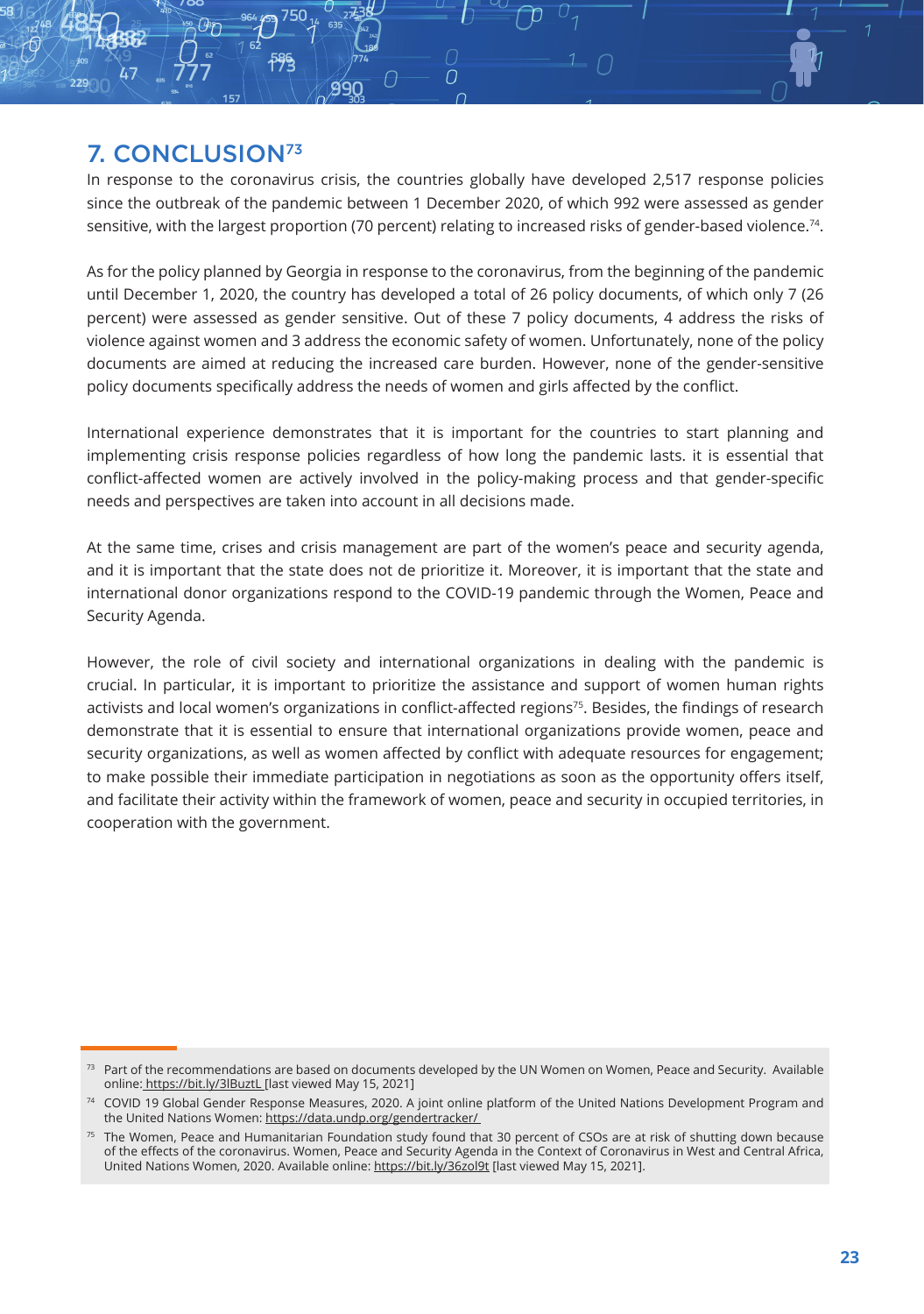815

#### **To the Government of Georgia, the Interagency Commission on Gender Equality, Women and Domestic Violence:**

827

941 2694

674

36

- Actively advocate to ensure that responsible agencies perceive women affected by conflict as a vulnerable group with special but multifaceted and different needs and to develop cross-cutting policies tailored to those needs.
- Assess the needs of women affected by conflict through large-scale and representative research in the context of specific policy planning (especially economic, social and security policy) and diversify approaches to ensure multifaceted involvement and accessibility.
- Evaluate the impact of the pandemic on the rate of violence detection and identification, including (but not limited to) the effects of coronavirus-induced constraints and barriers, and plan response measures to maintain positive trend in the field of violence detection and identification in the country.76
- Adjust the activities of the National Action Plan on Women, Peace and Security to the context of the Coronavirus and continue the implementation of the Action Plans, in particular, start working with women involved in the conflict and responsible agencies on a new National Action Plan for the implementation of UN Security Council resolutions on women, peace and security, which, among other things, will address the new challenges posed by the Coronavirus pandemic and make full use of the opportunities created;
- Plan and implement a gender-based violence prevention campaign specifically for women living in compact settlements, occupied territories and villages near the so-called demarcation line.<sup>77</sup>
- Provide women with access to basic reproductive health services and products in compact settlements, occupied territories and villages near the so-called demarcation line.
- Strengthen work with local governments in the context of women, peace and security, including, but not limited to, localization of the National Peace and Security Action Plan. It is especially important to strengthen the work with the municipalities that are not adjacent to the dividing line but have IDPs.
- When planning policies to respond to the economic crisis caused by the coronavirus, take into account the increased unpaid labor burden of women as a result of the pandemic and take specific actions to alleviate it, such as increasing access to kindergarten services, facilitating the distribution of care, and so on.

<sup>76</sup> The number of reports on violence against women and domestic violence has increased in about 70 countries, in different geographical regions. Analysis of these messages shows that gender-based violence has increased in both conflict and post-conflict areas. . For example, in Palestine, the Women's Legal Aid Center has seen 75 percent increase in reports since the pandemic began, mostly from urban-type settlements but also from rural women and temporary migrant settlements. It is important to examine the rate of detection and identification of violence due to the effects of coronavirus-induced constraints and barriers, and to plan response measures. Majumdar, S., Wood, G., The Impact of COVID-19 on Violence Against Women and Girls, The Experience of Civil Society and Women's Organizations, UN Women, 2020. available online: https://bit.ly/36AGS53 [last viewed May 15, 2021]

<sup>77</sup> Women, Peace and Security Agenda in the Context of Coronavirus in West and Central Africa, United Nations Women, 2020. available online: https://bit.ly/36zol9t [last viewed May 15, 2021].